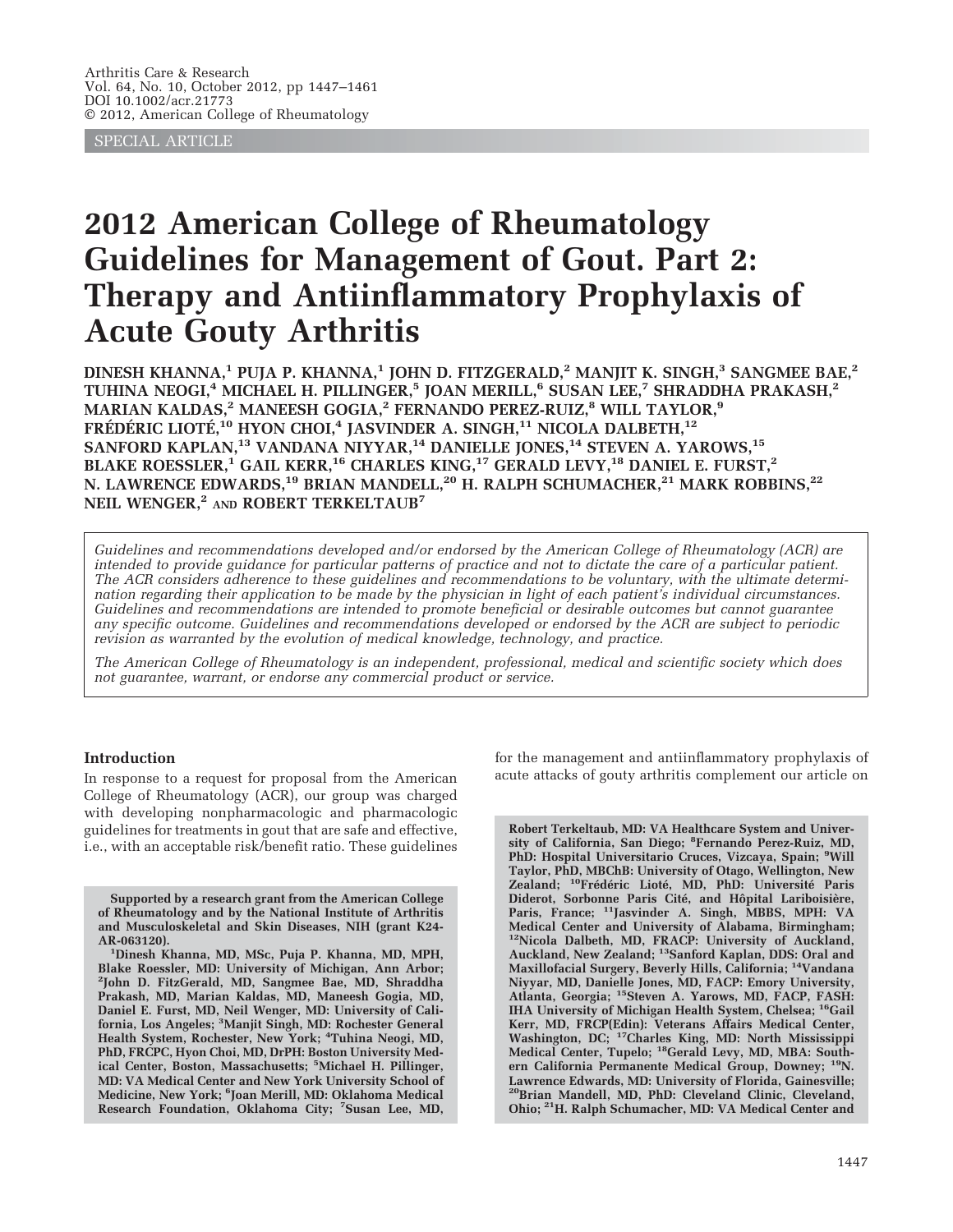# **Significance & Innovations**

- An acute gouty arthritis attack should be treated with pharmacologic therapy, initiated within 24 hours of onset.
- Established pharmacologic urate-lowering therapy should be continued, without interruption, during an acute attack of gout.
- Nonsteroidal antiinflammatory drugs (NSAIDs), corticosteroids, or oral colchicine are appropriate first-line options for treatment of acute gout, and certain combinations can be employed for severe or refractory attacks.
- Pharmacologic antiinflammatory prophylaxis is recommended for all gout patients when pharmacologic urate lowering is initiated, and should be continued if there is any clinical evidence of continuing gout disease activity and/or the serum urate target has not yet been achieved.
- Oral colchicine is an appropriate first-line gout attack prophylaxis therapy, including with appropriate dose adjustment in chronic kidney disease and for drug interactions, unless there is a lack of tolerance or medical contraindication.
- Low-dose NSAID therapy is an appropriate choice for first-line gout attack prophylaxis, unless there is a lack of tolerance or medical contraindication.

guidelines to treat hyperuricemia in patients with evidence of gout (or gouty arthritis) (1).

**University of Pennsylvania, Philadelphia; 22Mark Robbins, MD, MPH: Harvard Vanguard Medical Associates/Atrius Health, Somerville, Massachusetts.**

**Drs. Dinesh Khanna, Puja P. Khanna, and FitzGerald contributed equally to this work.**

**Dr. Dinesh Khanna has received consultant fees, speaking fees, and/or honoraria (less than \$10,000 each) from Novartis and Ardea and (more than \$10,000 each) from Takeda and Savient, and has served as a paid investment consultant for Guidepoint. Dr. Puja P. Khanna has received speaking fees (less than \$10,000) from Novartis and (more than \$10,000) from Takeda, and has served on the advisory board for Novartis. Dr. Pillinger has received speaking fees and/or honoraria (less than \$10,000 each) from the RA Investigator Network, NY Downtown Hospital, Winthrop Hospital, and Einstein College of Medicine. Dr. Perez-Ruiz has received consultant fees, speaking fees, and/or honoraria (less than \$10,000 each) from Novartis, Menarini, and Savient, and (more than \$10,000) from Ardea. Dr. Liote´ has received consultant fees, speaking fees, and/or honoraria (less than \$10,000 each) from Novartis Global, Novartis France, and Ipsen, and has served as a paid investment consultant for Gerson Lehrman Group. Dr. Choi has served on the advisory boards (less than \$10,000 each) for Takeda, URL, and Savient. Dr. Singh has received consultant fees, speaking fees, and/or honoraria (less than \$10,000 each) from Ardea, Savient, Allergan, and Novartis, and (more than \$10,000) from Takeda, and has received investigator-initiated grants from Takeda and Savient. Dr. Dalbeth has received consultant**

Gout is the most common cause of inflammatory arthritis in adults in the US. Clinical manifestations in joints and bursa are superimposed on local tissue deposition of monosodium urate crystals. Acute gout characteristically presents as a self-limited attack of synovitis (also called "gout flare"). Acute gout attacks account for a major component of the reported decreased health-related quality of life in patients with gout (2,3). Acute gout attacks can be debilitating and are associated with decreased work productivity (4,5).

Urate-lowering therapy (ULT) is a cornerstone in the management of gout (1) and, when effective in lowering serum urate, is associated with a decreased risk of acute gouty attacks (6). However, during the initial phase of ULT, there is an early increase in acute gout attacks, which has been hypothesized due to remodeling of articular urate crystal deposits as a result of rapid and substantial lowering of ambient urate concentrations (7). Acute gout attacks attributable to the initiation of ULT may contribute to nonadherence in long-term gout treatment, as reported in recent studies (8).

In order to systematically evaluate management of acute gouty arthritis, we generated multifaceted case scenarios to elucidate decision making based primarily on clinical and laboratory test– based data that can be obtained from a gout patient by both nonspecialist and specialist health care providers in an office practice setting. This effort was not intended to create a novel classification system of gout or new gout diagnostic criteria, since such endeavors are beyond the scope of this work.

Prior gout recommendations and guidelines, at the independent (i.e., non–pharmaceutical industry sponsored) national or multinational rheumatology society level, have

**fees, speaking fees, and/or honoraria (less than \$10,000** each) from Novartis, Takeda, and Ardea, has received re**search funding from Fonterra, and holds a patent from Fonterra for milk products for gout. Dr. Niyyar has received honoraria (less than \$10,000) from the American Society of Nephrology. Dr. Kerr has served as a study investigator (more than \$10,000 each) for Savient and Nuon. Dr. Edwards has received consultant fees, speaking fees, and/or honoraria (less than \$10,000 each) from Savient, Takeda, Ardea, and Regeneron, and (more than \$10,000) from Novartis, and has given expert testimony for Novartis. Dr. Mandell has received consultant fees, speaking fees, and/or honoraria (less than \$10,000 each) from Savient, Novartis, and Pfizer. Dr. Schumacher has received consultant fees (less than \$10,000 each) from Pfizer, Regeneron, West-Ward, and Ardea, and (more than \$10,000) from Novartis. Dr. Terkeltaub has received consultant fees (less than \$10,000 each) from Takeda, Savient, Ardea, BioCryst, URL, Regeneron, Pfizer, Metabolex, Nuon, Chugai, EnzymeRx, Ajanta, Anadys, Celgene, Isis, and Prescription Solutions, and (more than \$10,000) from Novartis, has received grant support from the VA San Diego Healthcare System and the NIH, and has served as a paid investment consultant for Leerink Swann, Medacorp, and Guidepoint.**

**Address correspondence to Robert Terkeltaub, MD, VA Healthcare System/University of California, San Diego, 111K, 3350 La Jolla Village Drive, San Diego, CA 92161. E-mail: rterkeltaub@ucsd.edu.**

**Submitted for publication January 9, 2012; accepted in revised form June 15, 2012.**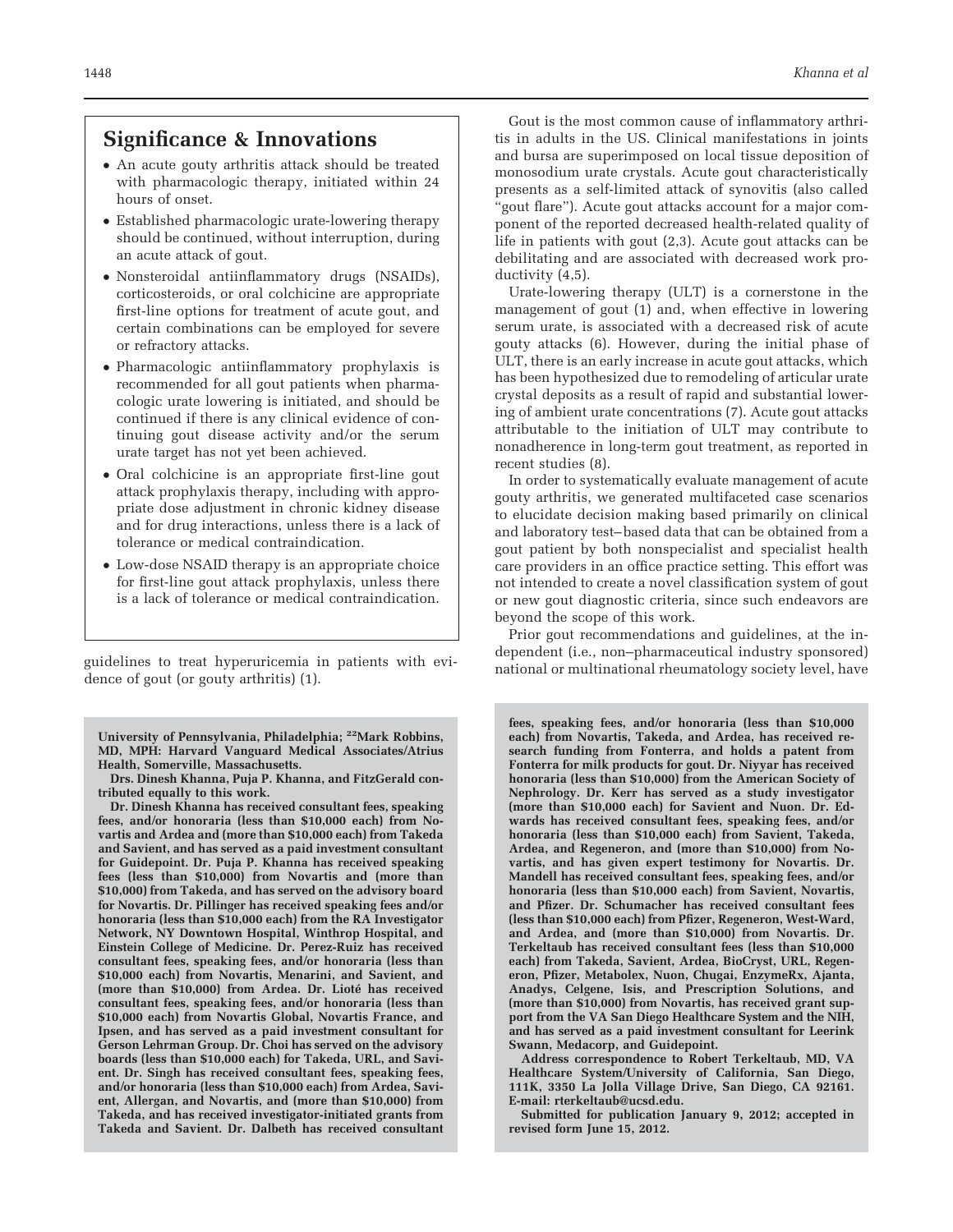been published by the European League Against Rheumatism (EULAR) (9,10), the Dutch College of General Practitioners (11), and the British Society for Rheumatology (BSR) (12). The ACR requested new guidelines in view of the increasing prevalence of gout (13), the clinical complexity of management of gouty arthritis imposed by comorbidities common in patients with gout (14), and increasing numbers of treatment options via clinical development of agents (15–17). The ACR charged us to develop these guidelines to be useful for both rheumatologists and other health care providers on an international level. As such, this process and resultant recommendations involved a diverse and international panel of experts.

In this article, we concentrate on 2 of the 4 gout domains (1) that the ACR requested for evaluation of pharmacologic and nonpharmacologic management approaches: analgesic and antiinflammatory management of acute attacks of gouty arthritis and pharmacologic antiinflammatory prophylaxis of acute attacks of gouty arthritis. Part 1 of the guidelines focused on systematic nonpharmacologic measures (patient education, diet and lifestyle choices, identification and management of comorbidities) that impact hyperuricemia, and made recommendations on pharmacologic ULT in a range of case scenarios of patients with disease activity manifested by acute and chronic forms of gouty arthritis, including chronic tophaceous gouty arthropathy (1). Each individual and specific statement is designated as a "recommendation," in order to reflect the nonprescriptive nature of decision making for the hypothetical clinical scenarios.

So that the voting panel could focus on gout treatment decisions, a number of key assumptions were made, as described in part 1 of the guidelines (1). Importantly, each proposed recommendation assumed that correct diagnoses of gout and acute gouty arthritis attacks had been made for the voting scenario in question. For treatment purposes, it was also assumed that treating clinicians were competent, and considered underlying medical comorbidities (including diabetes mellitus, gastrointestinal disease, hypertension, and hepatic, cardiac, and renal disease) and potential drug toxicities and drug–drug interactions when making both treatment choices and dosing decisions on chosen pharmacologic interventions. The RAND/ University of California at Los Angeles (UCLA) methodology used here emphasizes the level of evidence, safety, and quality of therapy, and excludes analyses of societal cost of health care. As such, the ACR gout guidelines are designed to reflect best practice, supported either by level of evidence or consensus-based decision making. These guidelines cannot substitute for individualized direct assessment of the patient, coupled with clinical decision making by a competent health care practitioner. The motivation, financial circumstances, and preferences of the gout patient also need to be considered in clinical practice, and it is incumbent on the treating clinician to weigh the issues not addressed by this methodology, such as treatment costs, when making management decisions. Last, the guidelines for gout management presented herein were not designed to determine eligibility for health care cost coverage by third party payors.

#### **Materials and methods**

Utilizing the RAND/UCLA methodology (18), we conducted a systematic review, generated case scenarios, developed recommendations, and graded the evidence.

**Design: RAND/UCLA Appropriateness Method overview.** The RAND/UCLA method of group consensus was developed in the 1980s, incorporates both Delphi and nominal group methods (18), and has been successfully used to develop other guidelines commissioned by the ACR. The purpose of this methodology is to reach a consensus among experts, with an understanding that published literature may not be adequate to provide sufficient evidence for day-to-day clinical decision making. The RAND/UCLA method requires 2 groups of experts: a core expert panel (CEP) that provides input into case scenario development, and a task force panel (TFP) that votes on the case scenarios (1). A systematic review of pertinent literature was performed concurrently, and a scientific evidence report was generated. This evidence report was then given to the TFP, in conjunction with a variety of clinical scenarios and clinical decision-making questions of interest for each scenario.

The diverse TFP, totaling 11 people, consisted of rheumatologists in a community private practice (CK), a health maintenance organization practice (GL), and a Veterans Affairs practice (GK); a rheumatology physician–scientist inflammation researcher (BR); a rheumatologist with expertise in clinical pharmacology (DEF); a rheumatologist gout expert that is an Internal Medicine Residency Director (NLE); a rheumatologist gout expert that is a Chair of Internal Medicine (BM); 2 primary care internal medicine physicians (DJ, SAY); a nephrologist (VN); and a patient representative (SK) (1). There were 2 rounds of ratings, the first anonymous, with the members of the TFP instructed to rank each potential element of the guidelines on a risk/benefit Likert scale ranging from 1–9, followed by a face-to-face group discussion with revoting. A vote of 1–3 on the Likert scale was scored as *inappropriate*, where risks clearly outweigh the benefits; a vote of  $4-6$  was scored as *uncertain* ("lack of consensus"), where the risk/ benefit ratio is uncertain; and a vote of 7–9 was scored as *appropriate*, where benefits clearly outweigh the risks. Case scenarios were translated into recommendations, where the median voting scores were 7–9 on the Likert scale ("appropriate"), and if there was no significant disagreement, defined as no more than one-third of the TFP voting below the Likert scale level of 7 in the question. The final rating was done anonymously in a 2-day face-to-face meeting led by an experienced internal medicine physician moderator (NW).

**Systematic review.** PubMed and the Cochrane Central Register of Controlled Trials (CENTRAL) were searched to find all articles on gout with the help of an experienced librarian. PubMed is a database of medical literature from the 1950s to the present. CENTRAL includes references from PubMed, Embase, and the Cochrane Review Groups' specialized registers of controlled trials and hand search results. We used search terminology (hedge) based on the Cochrane Highly Sensitive Search Strategy for identifying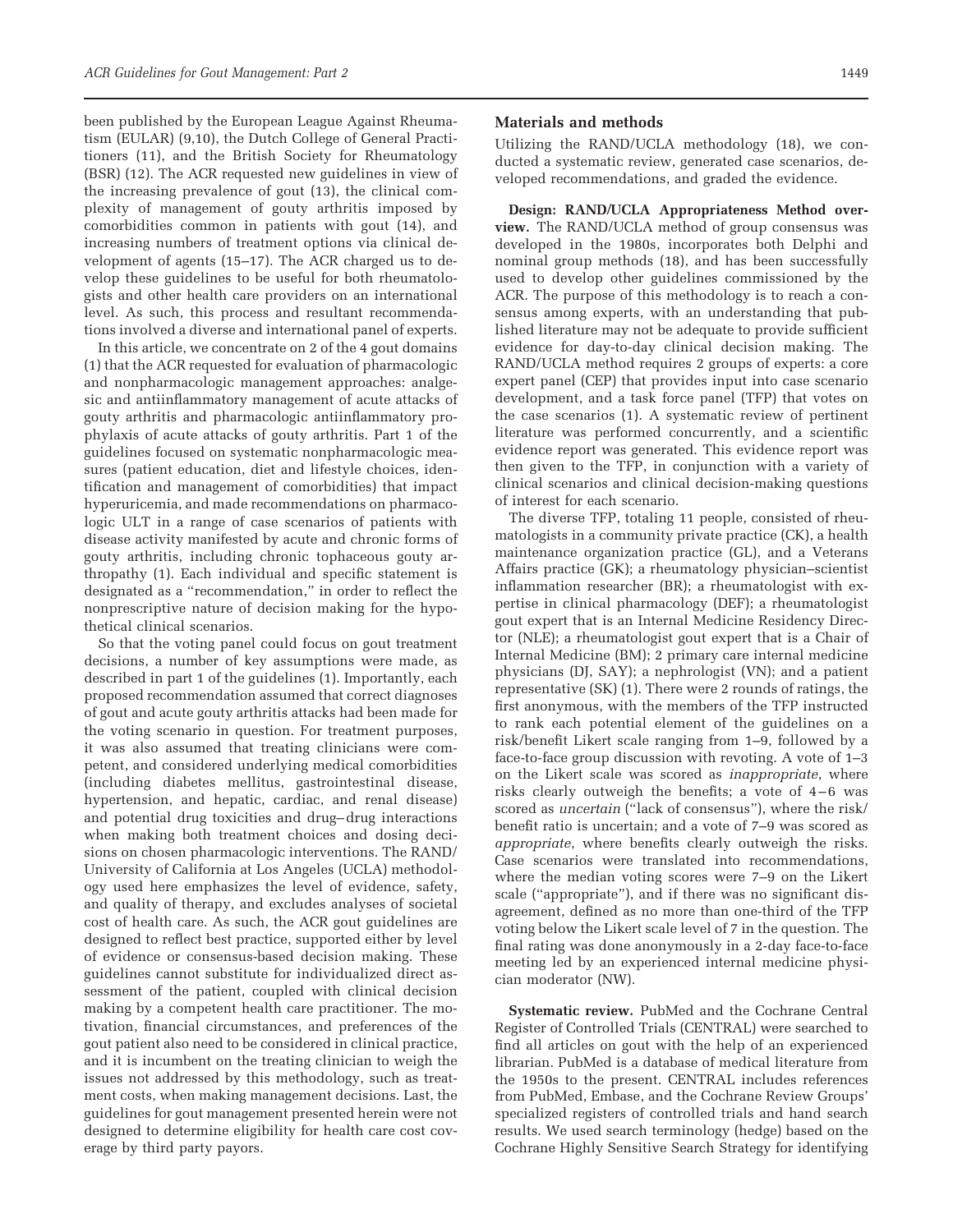randomized trials. The hedge was expanded to include articles discussing research design, cohort, case– control, and cross-sectional studies. Limits added to the hedge include English language and the exclusion of "animal only" studies. The searches for all 4 domains were conducted simultaneously and therefore included terms for hyperuricemia and other gout-related issues. Conducted on September 25, 2010, the search retrieved 5,830 articles from PubMed and CENTRAL. The review was divided into 3 stages: titles, abstracts from manuscripts, and entire manuscripts. At each stage, each title, abstract, or manuscript was included or excluded using prespecified rules, as described (1). Of the 5,830 titles, 192 duplicate titles and 82 non-English titles were excluded, with an additional 3,729 titles excluded based on exclusion criteria, leaving 1,827 titles, of which another 1,699 were excluded in the abstract phase. A total of 128 manuscripts remained that were further categorized into pharmacologic and nonpharmacologic studies (1). Subsequently, we updated our systematic review by repeating the search with the same criteria to include any articles that were published between September 25, 2010 and March 31, 2011, and we hand searched recent meeting abstracts from the ACR and EULAR for any randomized controlled trials that were yet to be published. The supplemental search resulted in 4 additional manuscripts and 5 meeting abstracts on pharmacologic agents, some of which were subsequently published and then reevaluated for evidence grade. Finally, there were 41 manuscripts on nonpharmacologic modalities (such as diet, alcohol, exercise, etc.) that included both retrospective and prospective studies, but all were excluded, since none were randomized controlled studies on interventions in gout patients. There were 87 manuscripts on pharmacologic agents for the treatment of patients with gout. Of these, 47 were randomized controlled trials and included in the evidence report, whereas the remaining 40 uncontrolled trials were excluded. A total of 21 manuscripts on ULT were separately addressed (1).

For this article (part 2 of the guidelines), a total of 30 manuscripts and 5 meeting abstracts were assessed, with 26 manuscripts and 2 meeting abstracts on acute gout and 4 manuscripts and 3 meeting abstracts on prophylaxis included in the evidence report and evaluated by the TFP.

**Case scenarios.** Through an interactive, iterative process, the CEP developed unique case scenarios of acute gouty attacks with varied treatment options, and the type of attack by severity, duration, and extent of the attack. The objective was to represent a broad spectrum of attacks that a clinician might see in a busy practice. For the case scenarios, the severity of acute gout differed based on self-reported worst pain on a 0-10 visual analog scale (VAS) (19,20). Pain  $\leq 4$  was considered mild, 5–6 was considered moderate, and  $\geq$  was considered severe (19,20). Case scenarios also varied by duration of the acute gout attack; we divided this into early ( $<$ 12 hours), well established (12–36 hours), and late (>36 hours). Case scenarios also varied in the number of active joints involved: 1 or a few small joints, 1 or 2 large joints (ankle, knee, wrist, elbow, hip, or shoulder), and polyarticular involvement (defined as either acute arthritis involving 3 separate large joints, or acute arthritis of 4 or more joints, with arthritis involving more than 1 "region" of joints). Joint regions were defined as: forefoot (metatarsal joints and toes), midfoot (tarsal joints), ankle/hindfoot, knee, hip, fingers, wrist, elbow, shoulder, or other (Figure 1). The management strategies presented were developed for case scenarios involving gouty arthritis, but the intent was that acute bursal inflammation due to gout (e.g., in the prepatellar or olecranon bursa) and small joint involvement would have comparable recommendations for overall management strategies.

**Developing recommendations from votes by the TFP and grading the evidence.** A priori recommendations were derived from only positive results (median Likert score  $\geq$ 7). In the text below, all recommendations derived from TFP votes are denoted by an accompanying evidence grade. In addition to TFP vote results, the panel provided some statements based on discussion (not votes). Such statements are specifically described as discussion items (rather than TFP-voted recommendations) in the Results. We also comment on specific circumstances where the TFP did not vote a particularly important clinical decision-making item as appropriate (i.e., the median Likert score was  $\leq$ 6 or there was a wide dispersion of votes despite a median score of  $\geq$ 7). Samples of voting scenarios and results are shown in Supplemental Figure 1 (available in the online version of this article at http://onlinelibrary. wiley.com/journal/10.1002/(ISSN)2151-4658).

The level of evidence supporting each recommendation was ranked based on previous methods used by the American College of Cardiology (21) and applied to other recent ACR recommendations (22,23): level A grading was assigned to recommendations supported by more than 1 randomized clinical trial, or 1 or more meta-analyses; level B grading was assigned to the recommendations derived from a single randomized trial, or nonrandomized studies; and level C grading was assigned to consensus opinion of experts, case studies, or standard of care.

**Managing perceived potential conflict of interest (COI).** Potential COI was managed in a prospective and structured manner (1). All of the participants intellectually involved in the project, whether authors or not, were required to fully disclose their relationships with any of the companies with a material interest in gout, listed in Supplemental Appendix A (available in the online version of this article at http://onlinelibrary.wiley.com/journal/ 10.1002/(ISSN)2151-4658). Disclosures were identified at the start of the project and updated every 6 months. A summary listing of all perceived potential COI is available in Supplemental Appendix A (available in the online version of this article at http://onlinelibrary.wiley.com/ journal/10.1002/(ISSN)2151-4658).

Based on the policies of the ACR, no more than 49% of the project participants were permitted to have COI at any given time, and a majority of the TFP was required to have no perceived potential COI. It was further required that the project principal investigator (JDF) remain without per-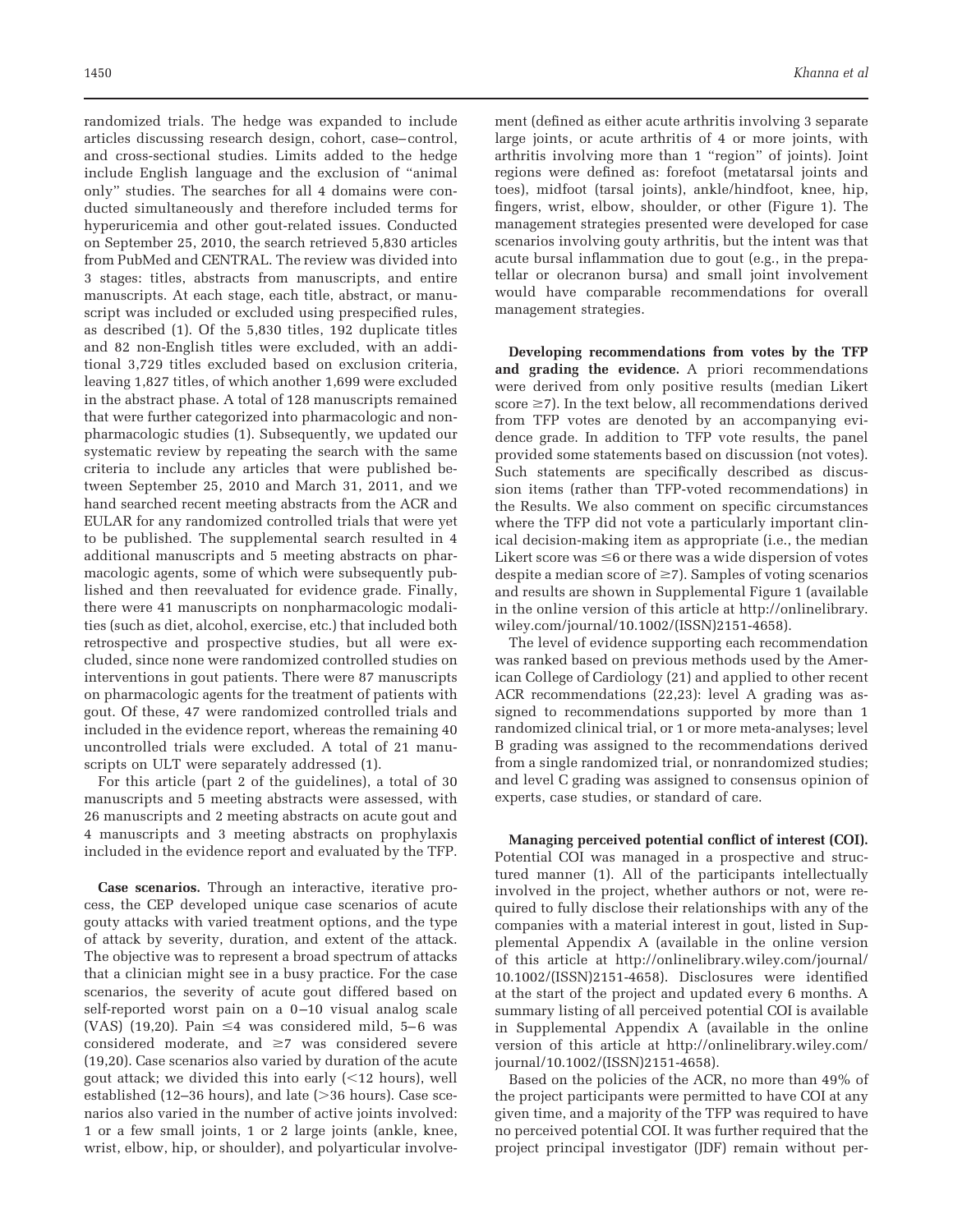| Severity of Acute Gouty Arthritis Attack                                   |         |  |
|----------------------------------------------------------------------------|---------|--|
| Intensity of attack based on self-reported pain (0-10 visual analog scale) |         |  |
| Mild                                                                       |         |  |
| Moderate                                                                   | $5 - 6$ |  |
| Severe                                                                     | >7      |  |

| Duration of the gouty arthritis attack since onset |                                   |  |
|----------------------------------------------------|-----------------------------------|--|
| Early                                              | < 12 Hours after attack onset     |  |
| Well-Established                                   | 12 to 36 Hours after attack onset |  |
| Late                                               | > 36 Hours after attack onset     |  |

| Extent of acute gouty arthritis attack<br><b>Based on number of active joints</b>                                                                                           |
|-----------------------------------------------------------------------------------------------------------------------------------------------------------------------------|
| One or a few small joints                                                                                                                                                   |
| 1 or 2 large" joints                                                                                                                                                        |
| * defined as: ankle, knee, wrist, elbow, hip, shoulder                                                                                                                      |
| Polyarticular                                                                                                                                                               |
| *4 or more joints, with arthritis involving more than 1 region <sup>§</sup>                                                                                                 |
| <sup>5</sup> Regions defined as: forefoot (metatarsophalangeal joints, toes), midfoot (tarsal joints),<br>ankle/hindfoot, knee, hip, fingers, wrist, elbow, shoulder, other |
| . Acute gout attack involving 3 separate large joints is considered as a form of polyarticular<br>gout for this scheme of management                                        |

**Figure 1.** Case scenarios for defining acute gouty arthritis attack features. These case scenarios were generated by the core expert panel, and therapeutic decision-making options for these scenarios were voted on by the task force panel.

ceived potential COI during the guideline development process, and for an additional 12 months afterward.

# **Results**

**General principles for treatment of the acute attack of gouty arthritis ("acute gout" management).** Figure 2 summarizes the overall recommendations on treatment of an acute gouty arthritis attack. The TFP recommended that an acute gouty arthritis attack should be treated with pharmacologic therapy (evidence C), and that treatment should be preferentially initiated within 24 hours of onset of an acute gout attack (evidence C). The latter recommendation was based on consensus that early treatment leads to better patient-reported outcomes. The TFP also recommended continuing established pharmacologic ULT without interruption during an acute attack of gout (evidence C), i.e., do not stop ULT therapy during an acute attack. The TFP also recommended patient education, not simply on dietary and other triggers of acute gout attacks, but also providing the patients with instruction so that they can initiate treatment upon signs and symptoms of an acute gout attack, without the need to consult their health care practitioner for each attack (evidence B) (24). Moreover, fundamental patient education includes discussion that gout is caused by body excess of uric acid, and that only effective ULT is potentially "curative" (evidence B) (24).

**Initial pharmacologic treatment of the acute attack of gouty arthritis.** The TFP recommended that the choice of pharmacologic agent should be based upon severity of pain and the number of joints involved (Figure 2). For attacks of mild/moderate gout severity ( $\leq$ 6 of 10 on a 0–10 pain VAS) particularly those involving 1 or a few small joints or 1 or 2 large joints, the TFP recommended that initiating monotherapy was appropriate, with recommended options being oral nonsteroidal antiinflammatory drugs (NSAIDs), systemic corticosteroids, or oral colchicine (evidence A for all therapeutic categories) (25–28) (Figure 2). The TFP also voted that combination therapy was an appropriate option to consider when the acute gout attack was characterized by severe pain, particularly in an acute polyarticular gout attack or an attack involving 1–2 large joints (evidence C) (Figure 2). The TFP did not rank one therapeutic class over another. Therefore, it is at the discretion of the prescribing physicians to choose the most appropriate monotherapy based on the patient's preference, prior response to pharmacologic therapy for an acute gout attack, and associated comorbidities. Recommendations for appropriate combination therapy options are highlighted in Table 1 and discussed below. The TFP did not vote on case scenarios for specific renal or hepatic function impairment–adjusted dosing and individual contraindications or drug–drug interactions with pharmacologic therapies  $(29-31)$ .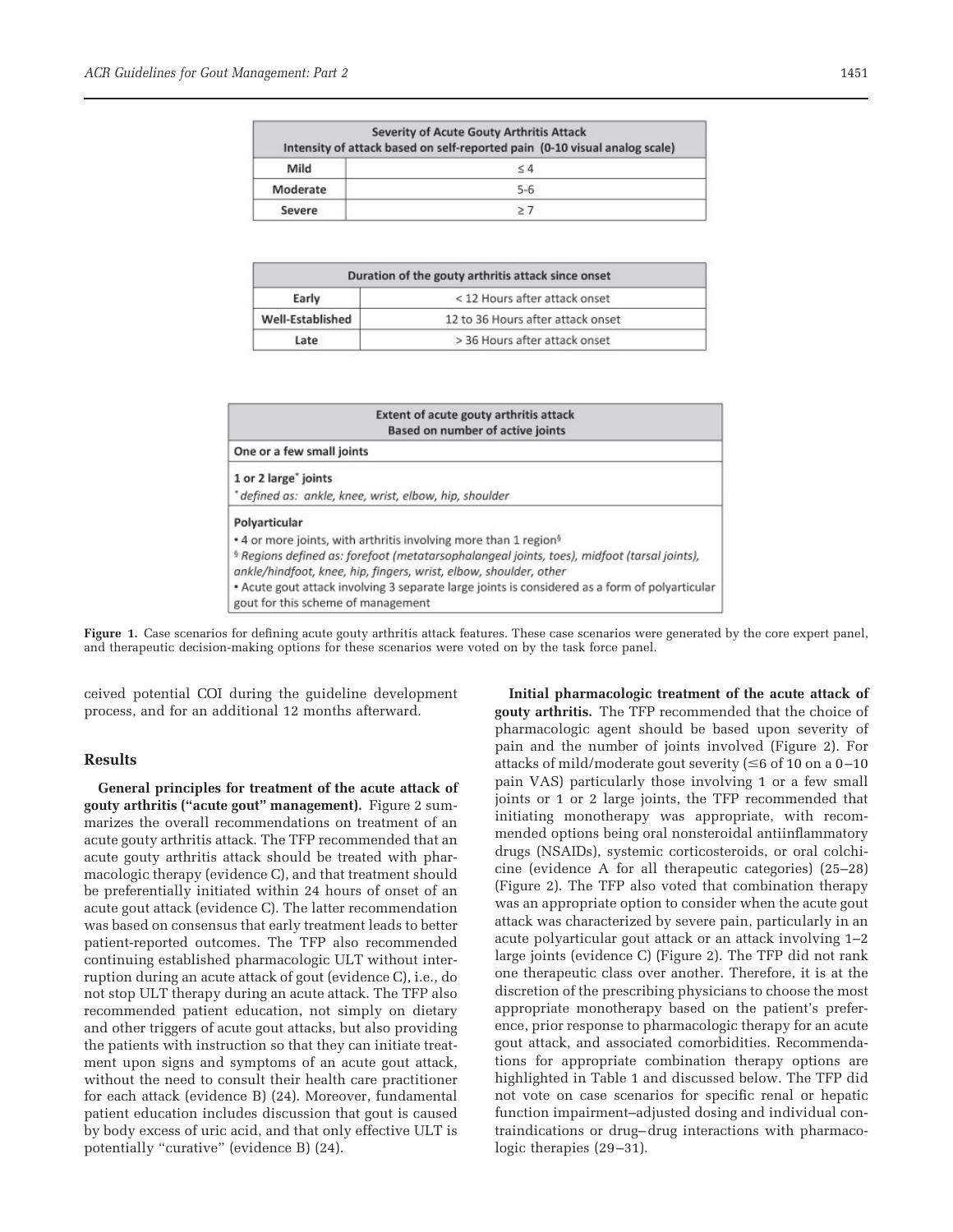# **Management of an Acute Gout Attack**

- Acute gouty arthritis attacks should be treated with pharmacologic therapy  $\|C\|^*$
- To provide optimal care, pharmacologic treatment should be initiated within 24 hours of acute gout attack onset  $|C|$
- Ongoing pharmacologic ULT should not be interrupted during an acute gout attack C ×.



# Evidence Grades for Recommendations:

Level A: Supported by multiple (ie, more than one) randomized clinical trials or meta-analyses

Level B: Derived from a single randomized trial, or nonrandomized studies.

Level C: Consensus opinion of experts, case studies, or standard-of-care.

§ Colchicine was recommended as an appropriate option for acute gout if started within 36 hours of symptom

onset.

^ Selective COX-2 inhibition with agents available outside the USA such as etoricoxib (Evidence A) was recommended as an option in patients with GI contra-indications or intolerance to NSAIDs, but selective COX-2 inhibition shares many adverse events with NSAID therapy. COX-2 inhibition therapy with celecoxib (Evidence B) requires high doses and has unclear risk-benefit ratio at this time.

Il Inadequate response is defined as

< 20% improvement in pain score within 24 hours or  $<50\%$  at  $\geq$  24 hours

>Off-label use of biologic IL-1 inhibitor treatment has been investigated for acute gout when non-biologic therapeutic categories are ineffective or contra-indicated, but this approach is not approved for gout by medical regulatory agencies at the time this is written.

**Figure 2.** Overview of management of an acute gout attack. This algorithm summarizes the recommendations by the task force panel on the overall approach to management of an acute attack of gouty arthritis, with further details, as expanded in other figures and tables, referenced in the figure and discussed in the text.  $ULT =$ urate-lowering therapy; NSAID = nonsteroidal antiinflammatory drug;  $COX-2$ cyclooxygenase 2;  $\overline{GI}$  = gastrointestinal; IL-1 = interleukin-1.

**General Principles:**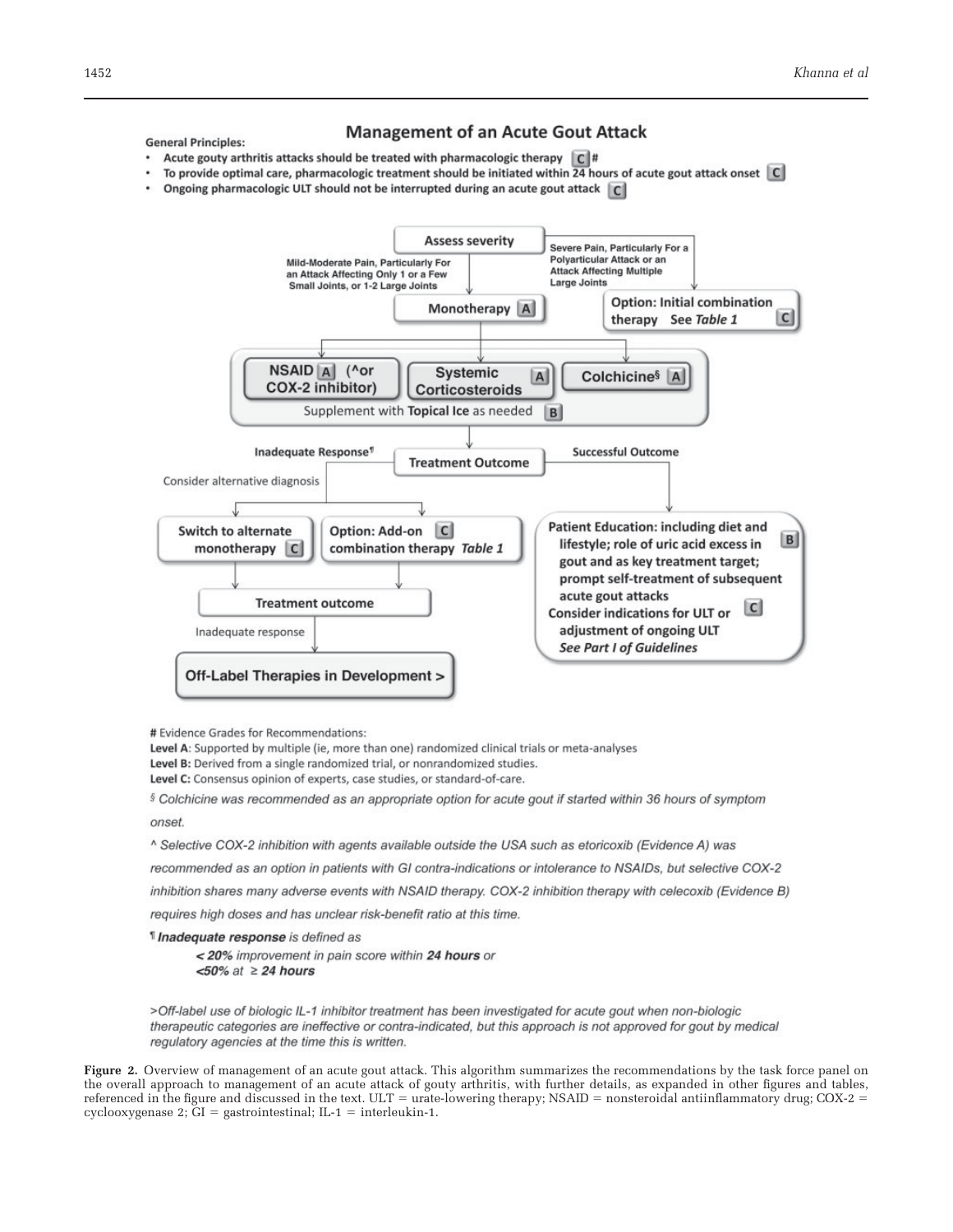#### **Table 1. Task force panel (TFP) recommendations for combination therapy approach to acute gouty arthritis**

Initial combination therapy is an appropriate option for an acute, severe gout attack, particularly with involvement of multiple large joints or polyarticular arthritis (evidence C)

- Acceptable combination therapy approaches include the initial simultaneous use of full doses (or, where appropriate, prophylaxis doses) of either: 1) colchicine and nonsteroidal antiinflammatory drugs (NSAIDs), 2) oral corticosteroids and colchicine, or 3) intra-
- articular steroids with all other modalities (evidence C) For patients not responding adequately to initial pharmacologic monotherapy, adding a second appropriate agent is an acceptable option (evidence C)\* The TFP was not asked to vote on use of NSAIDs and systemic corticosteroids in combination, given core

expert panel concerns about synergistic gastrointestinal tract toxicity

\* Assumes that the initial diagnosis of acute gout was correct, and that the lack of adequate response of acute gout was to an appropriate first-line therapy option.

**NSAIDs.** For NSAIDs, the TFP recommended full dosing at either the Food and Drug Administration (FDA)– or European Medical Agency–approved antiinflammatory/ analgesic doses used for the treatment of acute pain and/ or treatment of acute gout (evidence A–C) (27,28,32–34) (Figure 3A). The FDA has approved naproxen (evidence A) (34,35), indomethacin (evidence A) (27,28,32,33), and sulindac (evidence B) (36) for the treatment of acute gout. However, analgesic and antiinflammatory doses of other NSAIDs may be as effective (evidence B and C). For cyclooxygenase 2 (COX-2) inhibitors, as an option in patients with gastrointestinal contraindications or intolerance to NSAIDs, published randomized controlled trials support the efficacy of etoricoxib (evidence A) and lumiracoxib (evidence B) (25,37,38), but these agents are not available in the US, and lumiracoxib has been withdrawn from use in several countries due to hepatotoxicity. A randomized controlled trial of a single comparison of celecoxib versus indomethacin (39) suggested effectiveness of a high-dose celecoxib regimen (800 mg once, followed by 400 mg on day 1, then 400 mg twice daily for a week) in acute gout. The TFP recommended this celecoxib regimen as an option for acute gout in carefully selected patients with contraindications or intolerance to NSAIDs (evidence B), keeping in mind that the risk/benefit ratio is not yet clear for celecoxib in acute gout.

The TFP did not reach a consensus to preferentially recommend any one specific NSAID as first-line treatment. The TFP did recommend continuing the initial NSAID inhibitor treatment regimen at the full dose (if appropriate) until the acute gouty attack completely resolved (evidence C). The option to taper the dose in patients with multiple comorbidities/hepatic or renal impairment was reinforced by the TFP, without specific TFP voting or more prescriptive guidance. Last, there was no TFP consensus on the use of intramuscular ketorolac or topical NSAIDs for the treatment of acute gout.

**Colchicine.** The TFP recommended oral colchicine as one of the appropriate primary modality options to treat acute gout, but only for gout attacks where the onset was no greater than 36 hours prior to treatment initiation (evidence C) (Figure 3B). The TFP recommended that acute gout can be treated with a loading dose of 1.2 mg of colchicine followed by 0.6 mg 1 hour later (evidence B) (10), and this regimen can then be followed by gout attack prophylaxis dosing 0.6 mg once or twice daily (unless dose adjustment is required) 12 hours later, until the gout attack resolves (evidence C) (26). For countries where 1.0 mg or 0.5 mg rather than 0.6 mg tablets of colchicine are available, the TFP recommended, as appropriate, 1.0 mg colchicine as the loading dose, followed by 0.5 mg 1 hour later, and then followed, as needed, after 12 hours, by continued colchicine (up to 0.5 mg 3 times daily) until the acute attack resolves (evidence C). In doing so, the TFP rationale was informed by pharmacokinetics of the lowdose colchicine regimen, where the exposure to the drug in plasma becomes markedly reduced  $\sim$ 12 hours after administration in healthy volunteers (26). The TFP also evaluated prior EULAR recommendations on a colchicine dosing regimen for acute gout (0.5 mg 3 times daily) and the BSR-recommended maximum dosage for acute gout of 2 mg colchicine per day (10,12).

The algorithm in Figure 3B outlines recommendations for colchicine based on FDA labeling and TFP deliberations and votes, including specific recommendations for patients already receiving colchicine acute gout attack prophylaxis. For more specific prescriptive guidance, practitioners should consult the FDA-approved drug labeling, including recommended dosing reduction in moderate to severe chronic kidney disease (CKD) (40,41), and colchicine dose reduction (or avoidance of colchicine use) with drug interactions with moderate to high potency inhibitors of cytochrome P450 3A4 and of P-glycoprotein; major colchicine drug interactions include those with clarithromycin, erythromycin, cyclosporine, and disulfiram (30,31). Last, the TFP did not vote on use of intravenous colchicine, since the formulation is no longer available in the US, due to misuse and associated severe toxicity.

**Systemic and intraarticular corticosteroids and adrenocorticotropic hormone (ACTH).** When selecting corticosteroids as the initial therapy, the TFP recommended to first consider the number of joints with active arthritis. For involvement of 1 or 2 joints, the TFP recommended the use of oral corticosteroids (evidence B); the TFP additionally recommended the option of intraarticular corticosteroids for acute gout of 1 or 2 large joints (evidence B) (42) (Figure 3C). For intraarticular corticosteroid therapy in acute gouty arthritis, it was recommended that dosing be based on the size of the involved joint(s), and that this modality could be used in combination (Table 1) with oral corticosteroids, NSAIDs, or colchicine (evidence B) (42). Specific doses for intraarticular corticosteroid therapy in specific joints were not considered during TFP voting.

Where intraarticular joint injection is impractical (e.g., polyarticular joint involvement, patient preference, or injection of the involved joint site is not in the scope of the provider's usual practice), the TFP recommended oral cor-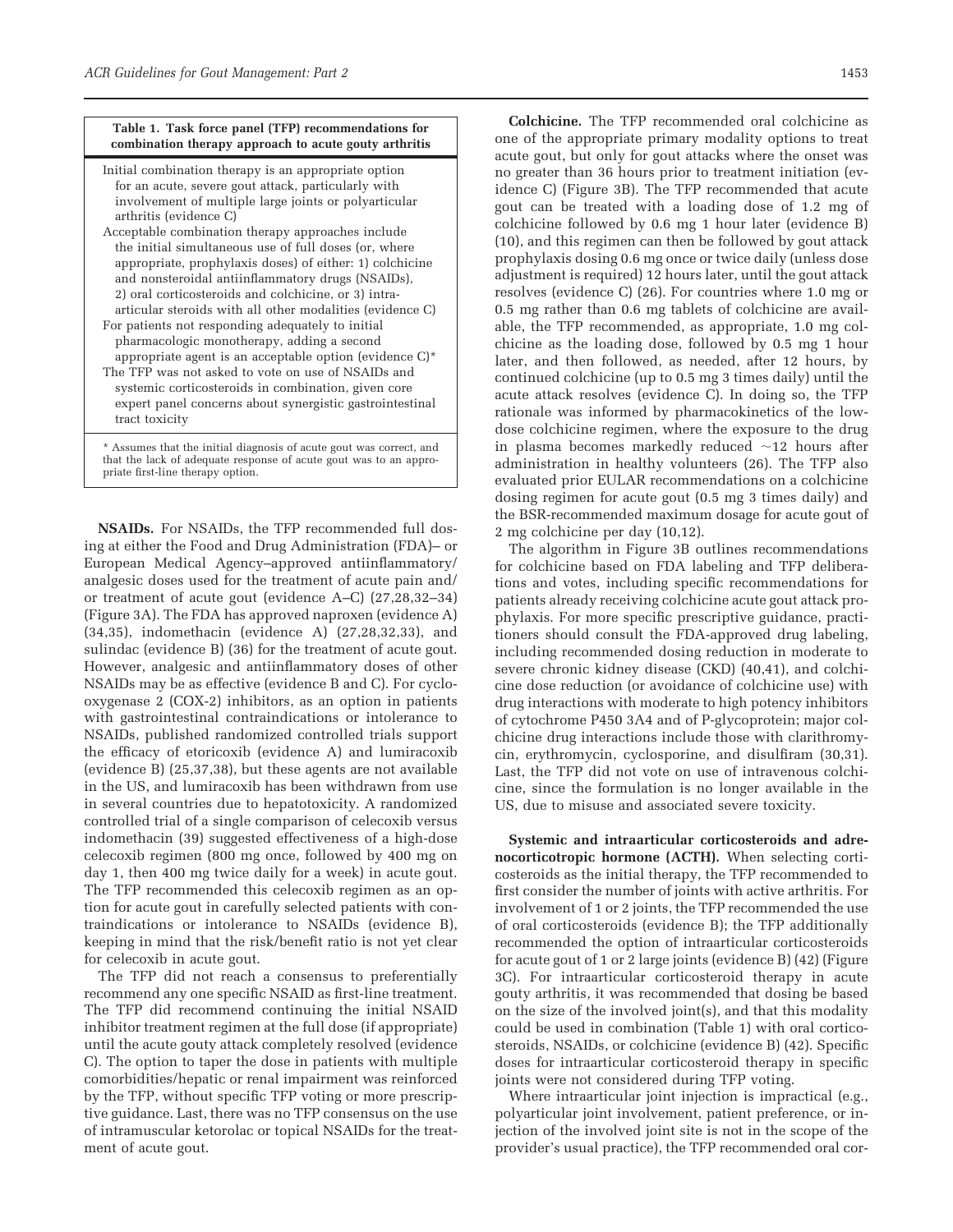#### **NSAID or selective COX-2 inhibitor**



**Figure 3.** Recommendations for the individual pharmacologic monotherapy options for an acute gouty arthritis attack. The figure is separated into distinct parts that schematize use of the first-line therapy options (**A,** nonsteroidal antiinflammatory drugs [NSAIDs], **B**, colchicine, and **C**, corticosteroids), and specific recommendations by the task force panel (TFP). COX-2 = cyclooxygenase 2; FDA = Food and Drug Administration; EMA = European Medical Agency; EULAR = European League Against Rheumatism; IM = intramuscular.

ticosteroids, prednisone, or prednisolone at a starting dosage of at least 0.5 mg/kg per day for 5–10 days, followed by discontinuation (evidence A) (28,43), or alternately, 2–5 days at the full dose, followed by tapering for 7–10 days, and then discontinuation (evidence C). Acknowledging current prevalence of usage, the TFP recommended, as an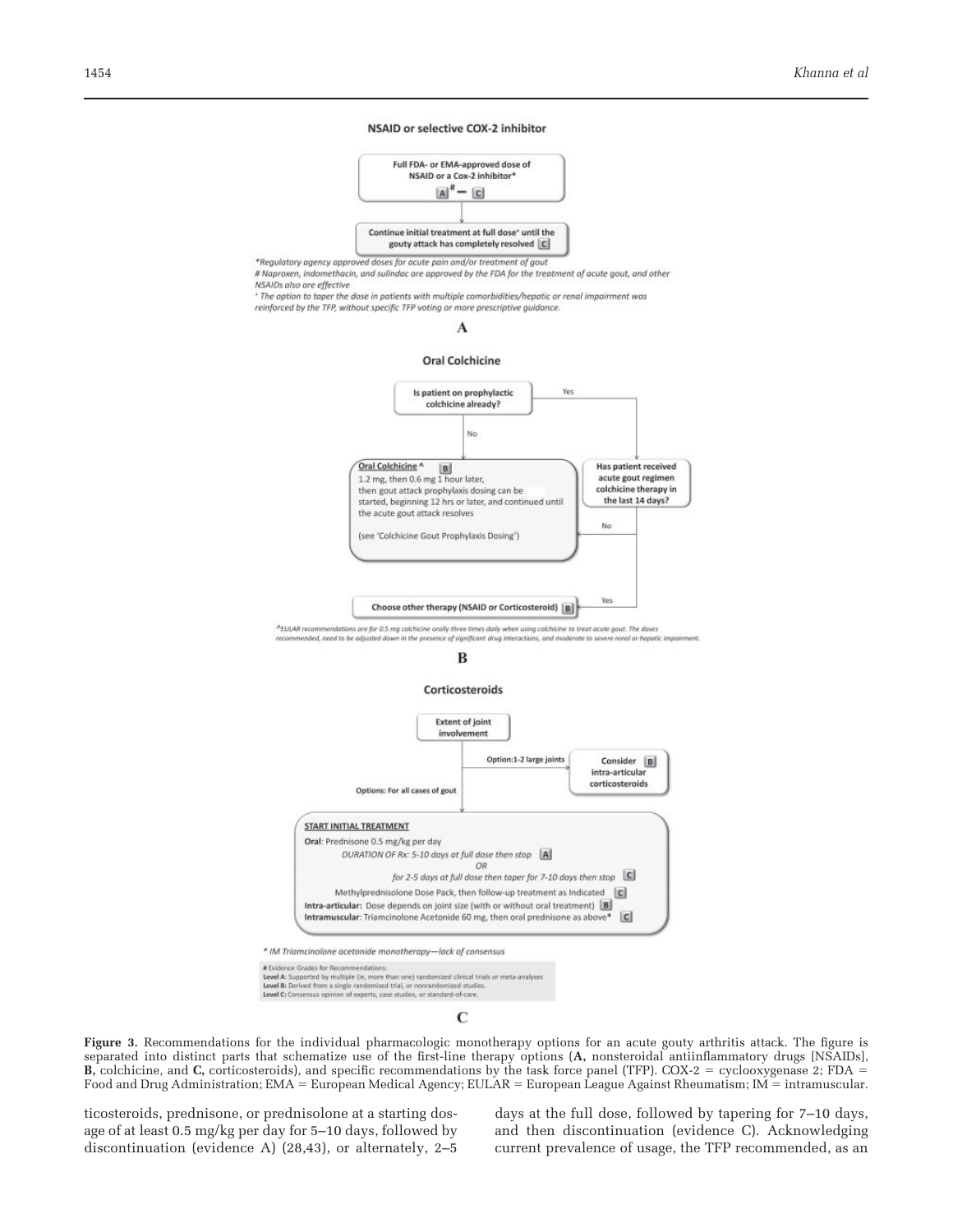

\* Can be repeated. Subsequent dose will be determined based on initial response.

"Lack of consensus: IM Triamcinolone acetonide monotherapy, and IM Ketorolac NSAID therapy.

\* Off-label biologic IL-1 inhibitor treatment, such as with anakinra, has not been approved by medical

regulatory agencies for gout at the time this is written, and has unclear risk-benefit ratio.

# Evidence Grades for Recommendations:

Level A: Supported by multiple (ie, more than one) randomized clinical trials or meta-analyses

Level B: Derived from a single randomized trial, or nonrandomized studies. Level C: Consensus opinion of experts, case studies, or standard-of-care.

**Figure 4.** Acute gouty arthritis attack management in the nothing by mouth (NPO) patient. The figure schematizes options for management of acute gout in the patient unable to take oral antiinflammatory medications, and specific recommendations by the task force panel on decision making in this setting. ACTH = adrenocorticotropic hormone;  $IL-1 = interleukin-1$ ;  $IM = intramuscular$ ; NSAID = nonsteroidal antiinflammatory drug.

appropriate option according to provider and patient preference, the use of an oral methylprednisolone dose pack for initial treatment of an acute attack of gout (evidence C).

The TFP also recommended, as appropriate in each case scenario, an alternative regimen of intramuscular singledose (60 mg) triamcinolone acetonide, followed by oral prednisone or prednisolone (evidence C). However, there was no consensus by the TFP on the use of intramuscular triamcinolone acetonide as monotherapy. Last, the TFP vote also did not reach a consensus on use of ACTH (evidence A) for acute gout in patients able to take medications orally, but did consider ACTH in separate voting, as described below, for patients unable to take oral antiinflammatory medications.

**Initial combination therapy for acute gout.** For patients with severe acute gout attack ( $\geq$ 7 of 10 on a 0–10 pain VAS) and patients with an acute polyarthritis or involvement of more than 1 large joint, the TFP recommended, as an appropriate option, the initial simultaneous use of full doses (or, where appropriate, a full dose of 1 agent and prophylaxis dosing of the other) of 2 of the pharmacologic modalities recommended above. Specifically, the TFP recommended the option to use combinations of colchicine and NSAIDs, oral corticosteroids and colchicine, or intraarticular steroids with any of the other modalities (evidence C). The TFP was not asked by the CEP to vote on use of NSAIDs and systemic corticosteroids in combination,

given CEP concerns about synergistic gastrointestinal tract toxicity of that drug combination.

**Inadequate response of an acute gout attack to initial therapy.** There is a lack of a uniform definition of an inadequate response to the initial pharmacologic therapy for an acute attack of gouty arthritis (2,26,44). Clinical trials in acute gout have defined variable primary end points for therapeutic response, such as percent improvement in pain on a Likert scale or VAS. To define inadequate response for scenarios in this section, the CEP asked the TFP to vote on various percent improvement definitions at time points such as 24, 48, or 72 hours. The TFP voted that the following criteria would define an inadequate response of acute gout to pharmacologic therapy in case scenarios: either -20% improvement in pain score within 24 hours or  ${<}50\%$  improvement in pain score  ${\ge}24$ hours after initiating pharmacologic therapy.

For the scenario of a patient with an acute attack of gouty arthritis not responding adequately to initial pharmacologic monotherapy, the TFP advised, without a specific vote, that alternative diagnoses to gout should be considered (Figure 2 and Table 1). For patients not responding to initial therapy, the TFP also recommended switching to another monotherapy recommended above (evidence C) or adding a second recommended agent (evidence C). Use of a biologic interleukin-1 (IL-1) inhibitor (anakinra 100 mg subcutaneously daily for 3 consecutive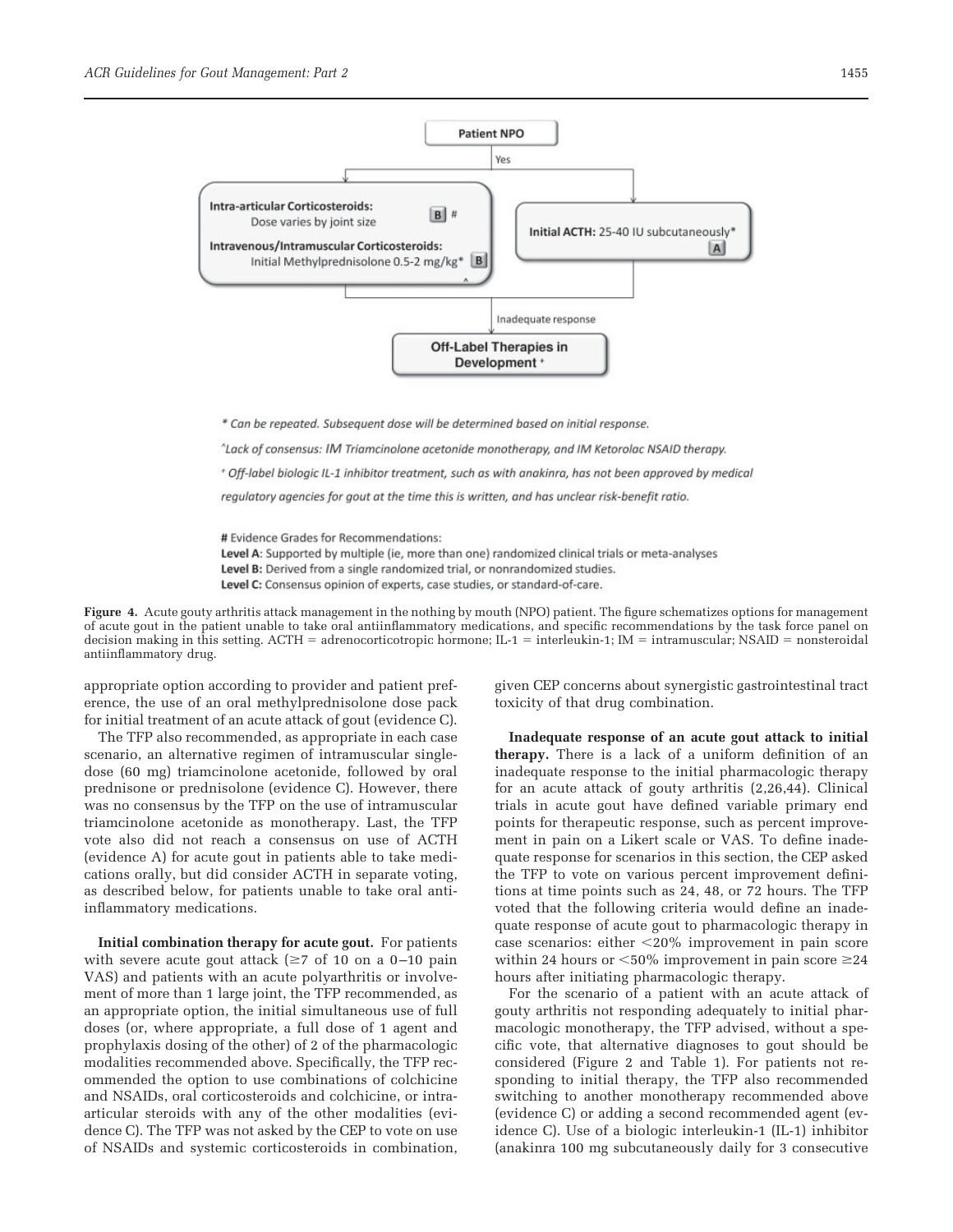days; evidence B) (44,45) or canakinumab 150 mg subcutaneously (46,47) as an option for severe attacks of acute gouty arthritis refractory to other agents was graded as evidence A in the systematic review. Given a lack of randomized studies for anakinra (44,45) and the unclear risk/ benefit ratio and lack of FDA approval for canakinumab (46,47) at the time this was written, the authors, independent of TFP discussion, assessed the role of IL-1 inhibitor therapy in acute gout as uncertain.

**Case scenarios for the nothing by mouth (NPO) patient.** Acute gout attacks are common in the in-hospital setting, where patients may be NPO due to different surgical and medical conditions. In such a scenario, the TFP recommended intraarticular injection of corticosteroids for involvement of 1 or 2 joints (with the dose depending on the size of the joint; evidence B) (42) (Figure 4). The TFP also recommended, as appropriate options, intravenous or intramuscular methylprednisolone at an initial dose at 0.5– 2.0 mg/kg (evidence B) (48).

The TFP also recommended, as an appropriate alternative for the NPO patient, subcutaneous synthetic ACTH at an initial dose of 25– 40 IU (evidence A) (49), with repeat doses as clinically indicated (for either ACTH or intravenous steroid regimens). There was no voting by the TFP on specific followup ACTH or an intravenous steroid dosing regimen, given a lack of evidence. In the scenario of the NPO patient with acute gout, there was no consensus on the use of intramuscular ketorolac or intramuscular triamcinolone acetonide monotherapy. Biologic IL-1 inhibition therapy remains an FDA-unapproved modality for NPO patients, without specific past evaluation in this population.

**Critical drug therapy adverse event considerations in acute gout.** It was not possible to evaluate every permutation of gout treatment and comorbid disease, given the constraints of the project. The treating clinician will need to carefully weigh the complexities of each unique patient. TFP discussions emphasized that potential drug toxicities due to comorbidities and drug–drug interactions are considerable in treatment of acute gout (30,31). Some examples include underlying moderate and severe CKD (NSAIDs, COX-2 inhibitors, colchicine), congestive heart failure (NSAIDs, COX-2 inhibitors), peptic ulcer disease (NSAIDs, COX-2 inhibitors, corticosteroids), anticoagulation or antiplatelet aggregation therapy (NSAIDs), diabetes mellitus (corticosteroids), ongoing infection or high risk of infection (corticosteroids), and hepatic disease (NSAIDs, COX-2 inhibitors, colchicine) (30,31).

**Complementary therapies for acute gout attack.** The TFP recommended topical ice application to be an appropriate adjunctive measure to 1 or more pharmacologic therapies for acute gouty arthritis (evidence B) (50). The TFP voted, as inappropriate, the use of a variety of oral complementary agents for the treatment of an acute attack (cherry juice or extract, salicylate-rich willow bark extract, ginger, flaxseed, charcoal, strawberries, black currant, burdock, sour cream, olive oil, horsetail, pears, or celery root).

# **Recommendations for pharmacologic antiinflammatory prophylaxis of attacks of acute gout**

The TFP recommended pharmacologic antiinflammatory prophylaxis for all case scenarios of gout where ULT was initiated, given high gout attack rate frequencies in early ULT (evidence A) (51–54) (Figure 5). For gout attack prophylaxis, the TFP recommended, as a first-line option, use of oral colchicine (evidence A) (54,55). The TFP also recommended, as a first-line option (with a lower evidence grade than for colchicine), the use of low-dose NSAIDs (such as naproxen 250 mg orally twice a day), with protonpump inhibitor therapy or other effective suppression therapy for peptic ulcer disease and its complications, where indicated (evidence C) (54).

In their evaluation of colchicine evidence in gout attack prophylaxis, the TFP specifically recommended low-dose colchicine (0.5 mg or 0.6 mg orally once or twice a day, with dosing further adjusted downward for moderate to severe renal function impairment and potential drug–drug interactions) (30) as appropriate for gout attack prophylaxis. The TFP did not vote on specific quantitative renal function impairment–adjusted dosing of oral colchicine. Since a pharmacokinetic analysis suggesting colchicine dose should be decreased by 50% below a creatinine clearance of 50 ml/minute is unpublished in peer-review form (41), specific quantitative colchicine dose adjustment in CKD is the decision of the treating clinician.

The TFP, in discussion without a specific vote, recognized the evidence that colchicine and low-dose NSAID prophylaxis fail to prevent all gout attacks in patient populations after initiation of ULT (51–54). As an alternative gout attack prophylaxis strategy in patients with intolerance or contraindication or refractoriness to both colchicine and NSAIDs, the TFP recommended use of low-dosage prednisone or prednisolone (defined here as -10 mg/day) (evidence C). Nevertheless, concerns were raised in discussion among the TFP and by the other authors regarding particularly sparse evidence for efficacy of this low-dose strategy. Given the known risks of prolonged use of corticosteroids, the authors urge clinicians to be particularly attentive in reevaluating the risk/benefit ratio of continued corticosteroid prophylaxis as the risk of acute gout attack decreases with time in conjunction with effective ULT. The TFP voted the use of high daily doses  $(i.e., >10$  mg daily) of prednisone or prednisolone for gout attack prophylaxis to be as inappropriate in most case scenarios, and there was a lack of TFP consensus for more severe forms of chronic tophaceous gouty arthropathy. Last, there was a lack of TFP consensus on the risk/benefit ratio for off-label use of biologic IL-1 inhibition (evidence A) (56,57) for antiinflammatory gout attack prophylaxis in patients who previously failed or had intolerance or contraindications to low doses of colchicine, NSAIDs, and prednisone or prednisolone for gout attack prophylaxis.

**Duration of antiinflammatory prophylaxis of acute gout attacks.** The TFP recommended to continue pharmacologic gout attack prophylaxis if there is any clinical evidence of continuing gout disease activity (such as 1 or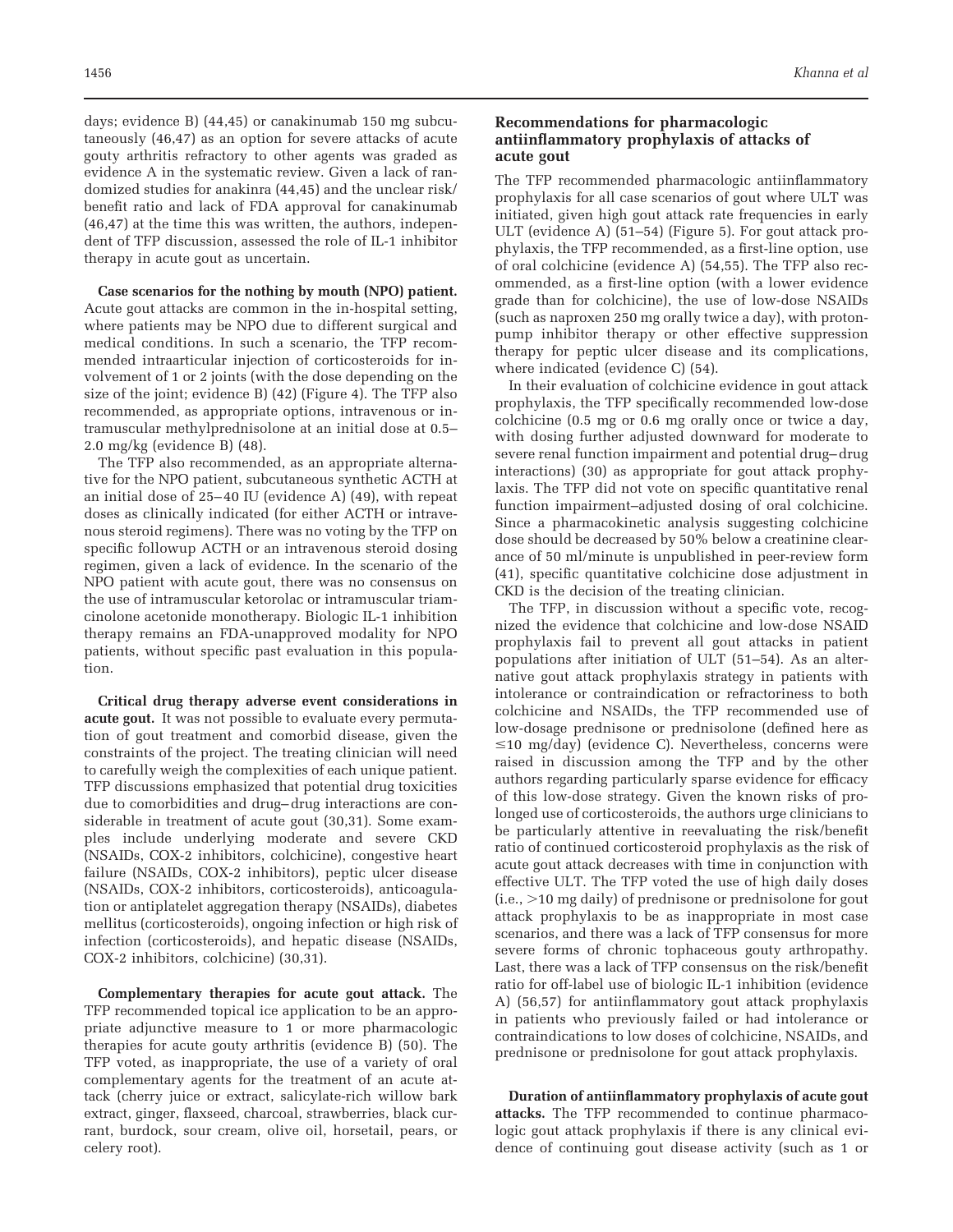

AWithout specific task force panel (TFP) vote, the TFP advised that this measure requires particular,

continued attention to risk-benefit ratio

<sup>§</sup> Examples include: acute gouty arthritis in the past 3 months, presence of palpable tophus or tophi, chronic

tophaceous gouty arthropathy (with chronic synovitis) in the past 3 months

\*Lack of consensus: Prednisone/prednisolone at doses above 10 mg/day.

*If* the TFP did not specifically address case scenarios involving renal impairment adjusted colchicine dosing

for gout attack prophylaxis

# Evidence Grades for Recommendations:

- **Level A:** Supported by multiple (ie, more than one) randomized clinical trials or meta-analyses
- Level B: Derived from a single randomized trial, or nonrandomized studies.

Level C: Consensus opinion of experts, case studies, or standard-of-care.

**Figure 5.** Pharmacologic antiinflammatory prophylaxis of gout attacks and its relationship to pharmacologic urate-lowering therapy (ULT). The figure provides an algorithm for use of antiinflammatory prophylaxis agents to prevent acute gout attacks. The schematic highlights specific recommendations by the TFP on decision making on the initiation, options, and duration of prophylaxis relative to pharmacologic ULT therapy, relative to achievement of the treatment objectives of ULT. NSAIDs = nonsteroidal antiinflammatory drugs.

more tophi detected on physical examination, recent acute gout attacks, or chronic gouty arthritis), and/or the serum urate target has not yet been achieved (1). Specifically, the TFP voted to continue the prophylaxis for the greater of: 1) 6 months' duration (evidence A) (51,53,54), 2) 3 months after achieving the target serum urate level for the patient without tophi detected on physical examination (evidence B), or 3) 6 months after achieving the target serum urate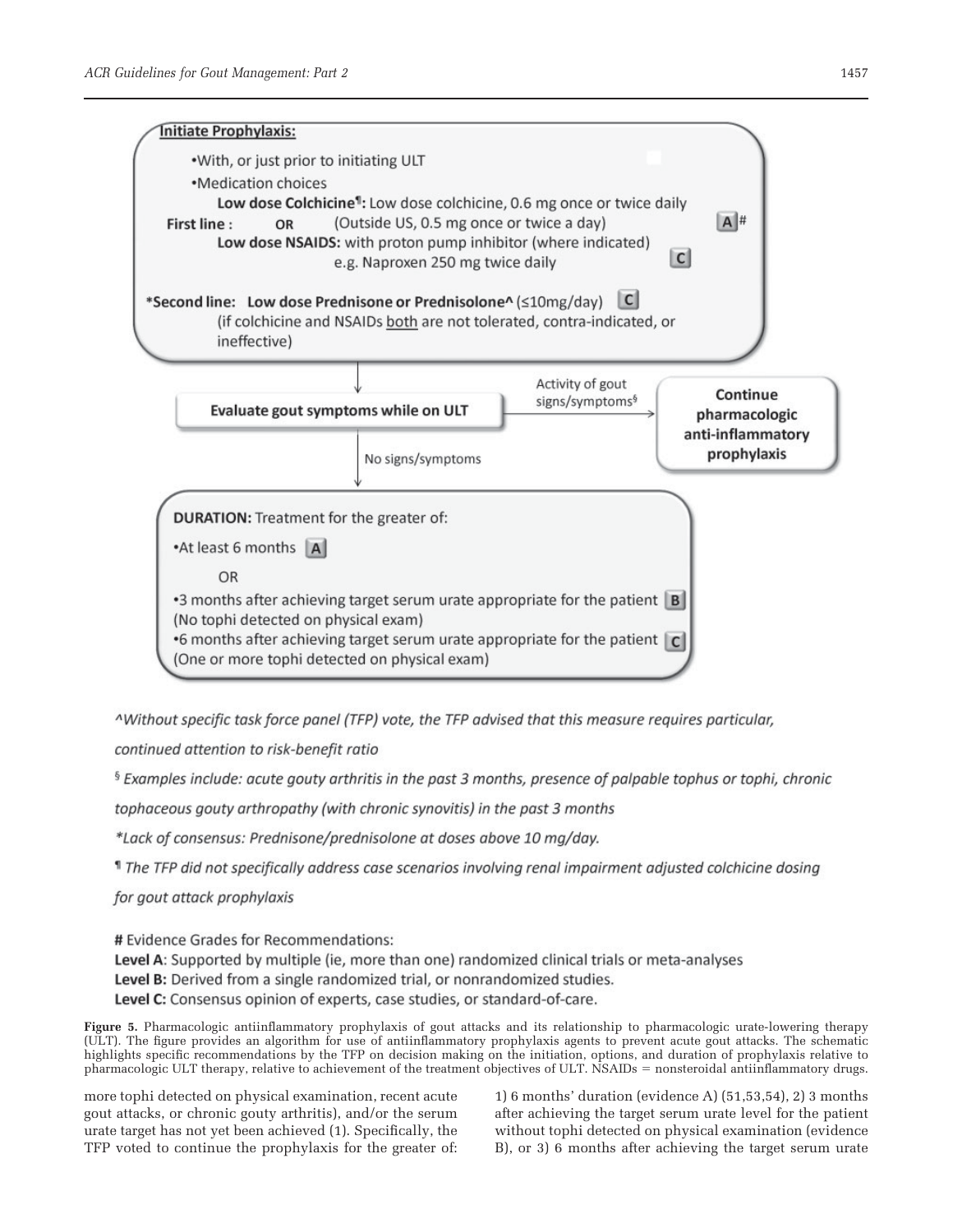level, where there has been resolution of tophi previously detected on physical examination (evidence C) (Figure 5).

#### **Discussion**

Acute attacks of gout have a detrimental impact on the quality of life of the patient due to pain and dysfunction of affected joints, and acute gout can have a substantial economic and societal impact (58 – 60). Following a systematic review of the literature and use of a formal group assessment process, we provide the first ACR guidelines for the therapy and antiinflammatory prophylaxis of acute gout attacks.

The TFP recommended multiple modalities (NSAIDs, corticosteroids by different routes, and oral colchicine) as appropriate initial therapeutic options for acute gout attacks. The TFP was informed in part by recent direct comparison studies suggesting approximate equivalency of oral systemic corticosteroids with NSAIDs (28,43). Essentially, the TFP concluded, without a specific vote, that selection of treatment choice is that of the prescribing clinician, and to be based upon factors including patient preference, the patient's previous response to pharmacologic therapies, associated comorbidities and, in the unique case of colchicine, the time since onset of the acute gout attack. The dosing adjustments and relative and absolute contraindications for NSAIDs and colchicine due to associated comorbidities (such as renal and hepatic impairment) and drug interactions were not addressed in these guidelines. There is published literature addressing these issues (30,31) such as quality indicators for safe use of NSAIDs (61– 63), including ACR quality indicators for treatment of gout (64).

The TFP recommended a novel set of strict limitations on colchicine doses for acute gout, starting with no more than 1.8 mg over 1 hour in the first 12-hour period of treatment (evidence B) (26), a paradigm shift from widespread prior use of this drug in clinical practice (10,12), but in accordance with FDA guidance. Prior EULAR and BSR recommendations on colchicine dosing for acute gout (10,12) and colchicine low-dose regimen pharmacokinetics (26) informed the TFP recommendation of low-dose colchicine (at a maximum of 0.6 mg twice daily) as a continuation option for an acute gout attack, if started at least 12 hours following the initial low-dose regimen.

For patients with polyarticular joint involvement and severe presentations of gout in 1 or 2 large joints, the TFP recommended, as appropriate, certain first-line combination therapy approaches. Although there is a lack of published randomized controlled trial data to support these recommendations, a large survey of rheumatologists in the US has shown that combination therapy for acute gout is often employed (65).

With respect to antiinflammatory prophylaxis of acute gout attacks, low-dose colchicine or low-dose NSAIDs were recommended as acceptable first-line options by the TFP, with a higher evidence level for colchicine. The use of low-dose colchicine or an NSAID in gout attack prophylaxis is also recommended by EULAR (10). To date, in small clinical trials, low-dose daily oral colchicine was effective in preventing acute gout attacks (3,55), with supportive post hoc analyses in ULT trials (54). The efficacy of low-dose NSAIDs for gout attack prophylaxis also was described in the febuxostat clinical trial program (54); however, prophylaxis was not the primary focus of the trials. Importantly, recent clinical trials of ULT agents have shown substantial rates of acute gout attacks in the first 6 months after the initiation of ULT, even when prophylaxis with colchicine 0.6 mg daily or low-dose NSAID therapy is administered (51–54). It is noteworthy that the TFP recommended prednisone or prednisolone  $\leq 10$  mg daily as a second-line option for acute gout prophylaxis, with the caveat that there is a lack of published robust data for the use of low-dose oral prednisone for gout prophylaxis. More investigation is needed to improve management for this clinical problem. Assessment of modulation of cardiovascular event risks by colchicine prophylaxis or by NSAIDs (66) in patients with gout would be particularly informative.

Limitations of the recommendations presented in this article include that only  $\sim$ 30% were based on level A evidence, with approximately half based on level C evidence; this indicates the need for more studies in the aspects of gout management considered here. The process used here was limited by the current trial designs for assessment of acute gout therapies and prophylaxis of antiinflammatory pharmacologic agents in gout. For acute gout studies, most studies were on NSAIDs and involved an active comparator and noninferiority trial design. However, the majority of these studies failed to provide a noninferiority margin, which needs to be defined a priori to assess the validity of these trials. Although the majority of studies assessed pain as the primary outcome for the acute gout trials, there is a lack of a single uniform measure that precludes meta-analysis. Furthermore, there is a lack of consensus on what time period after initiation of therapy constitutes a primary response, since trials ranged from a few hours to 10 days. With the exception of recent analyses of biologic IL-1 inhibitors (56,57), there was a lack of robust clinical trials of gout attack prophylaxis using antiinflammatory pharmacologic agents. Also, the primary measure in these trials is the recurrence of selfreported acute gout attacks, an outcome that has not been validated using Outcome Measures in Rheumatology criteria (67). Efforts are underway to precisely define acute gout attack in gout clinical trials (68). Last, the RAND/ UCLA methodology did not address important societal and patient preference issues on treatment costs and costeffectiveness comparisons between medication choices for acute gout and pharmacologic prophylaxis of acute gout attacks. This is already a pressing question with respect to use of agents, including colchicine and COX-2 selective inhibitors, and would be expected to emerge as a larger issue if biologic IL-1 inhibitors, in late-stage clinical development after phase III studies at the time this was written, obtain regulatory approval for acute gout treatment and prophylaxis.

In summary, these guidelines, the first from the ACR for the management and antiinflammatory prophylaxis of acute attacks of gouty arthritis, have been developed to provide recommendations to clinicians treating patients with gout. The ACR plans to update these guidelines to capture future treatments or advances in the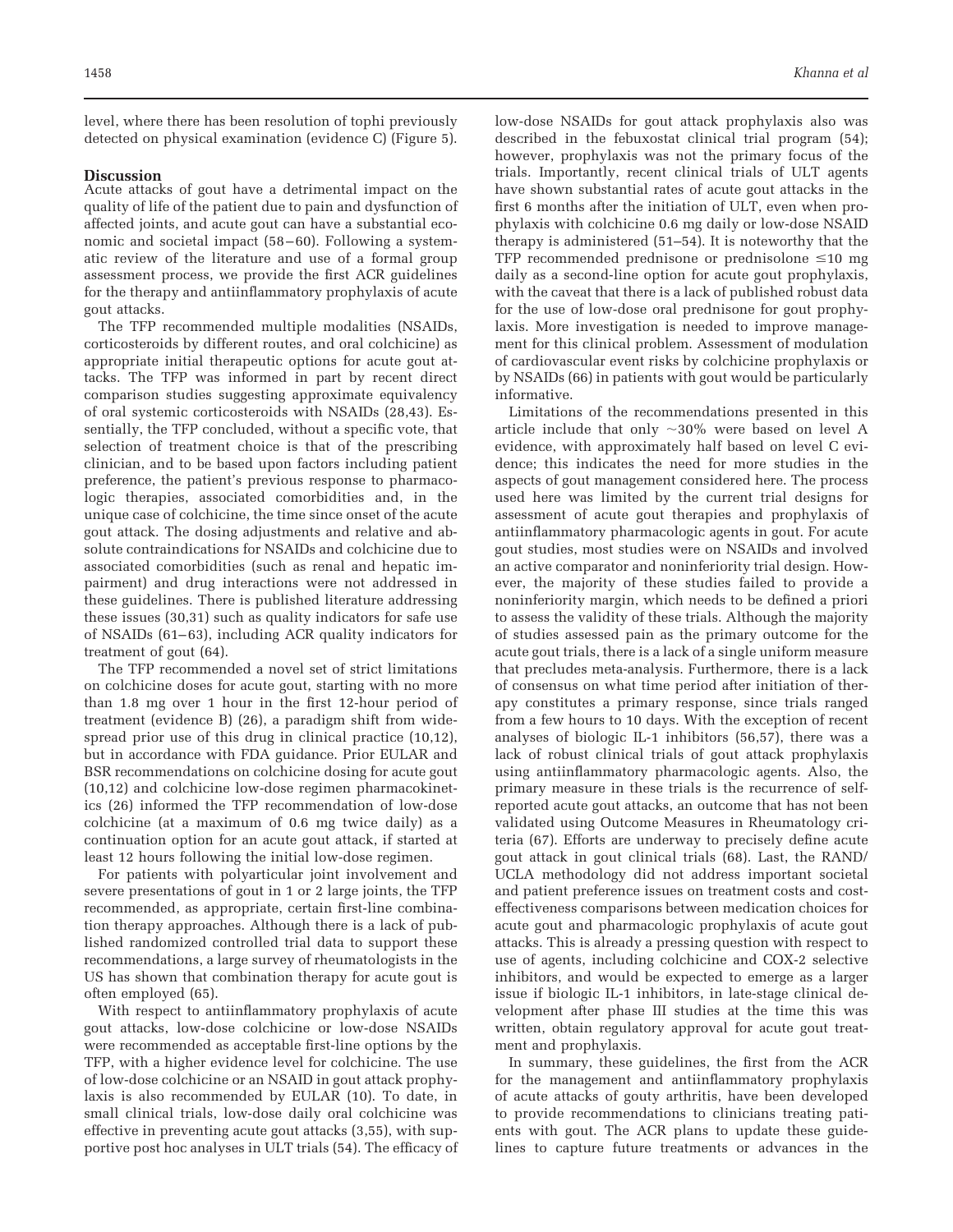management and prophylaxis of acute gout, and as the risk/benefit ratios of emerging therapies are further investigated.

**Addendum.** Therapies that were approved after the original literature review, or diet and lifestyle measures studied after the original literature review, are not included in these recommendations.

## **ACKNOWLEDGMENTS**

We thank Ms Amy Miller and Ms Regina Parker of the ACR for administrative support and guidance. Drs. Jennifer Grossman (UCLA), Michael Weinblatt (Brigham and Women's Hospital, Harvard Medical School), Ken Saag (University of Alabama, Birmingham), and Ted Ganiats (University of California, San Diego) provided valuable guidance on the objectives and process. Rikke Ogawa (UCLA) provided greatly appreciated service as a medical research librarian.

#### **AUTHOR CONTRIBUTIONS**

All authors were involved in drafting the article or revising it critically for important intellectual content, and all authors approved the final version to be published. Dr. Terkeltaub had full access to all of the data in the study and takes responsibility for the integrity of the data and the accuracy of the data analysis.

**Study conception and design.** Dinesh Khanna, Puja P. Khanna, Fitzgerald, Bae, Neogi, Pillinger, Merill, Lee, Perez-Ruiz, Choi, Jasvinder A. Singh, Dalbeth, Kaplan, Roessler, Mandell, Schumacher, Robbins, Wenger, Terkeltaub.

**Acquisition of data.** Dinesh Khanna, Puja P. Khanna, Fitzgerald, Manjit K. Singh, Bae, Pillinger, Lee, Prakash, Gogia, Taylor, Choi, Kaplan, Roessler, Kerr, King, Edwards, Mandell, Wenger, Terkeltaub.

**Analysis and interpretation of data.** Dinesh Khanna, Puja P. Khanna, Fitzgerald, Manjit K. Singh, Bae, Neogi, Merill, Lee, Kaldas, Lioté, Choi, Kaplan, Niyyar, Jones, Yarows, Roessler, Kerr, King, Levy, Furst, Mandell, Schumacher, Robbins, Wenger, Terkeltaub.

#### **REFERENCES**

- 1. Khanna D, FitzGerald JD, Khanna PP, Bae S, Singh MK, Neogi N, et al. 2012 American College of Rheumatology guidelines for management of gout. Part 1: systematic nonpharmacologic and pharmacologic therapeutic approaches to hyperuricemia. Arthritis Care Res (Hoboken) 2012;64:1431– 46.
- 2. Ahern MJ, Reid C, Gordon TP, McCredie M, Brooks PM, Jones M. Does colchicine work? The results of the first controlled study in acute gout. Aust N Z J Med 1987;17:301-4.
- 3. Paulus HE, Schlosstein LH, Godfrey RG, Klinenberg JR, Bluestone R. Prophylactic colchicine therapy of intercritical gout: a placebo-controlled study of probenecid-treated patients. Arthritis Rheum 1974;17:609 –14.
- 4. Brook RA, Forsythe A, Smeeding JE, Lawrence EN. Chronic gout: epidemiology, disease progression, treatment and disease burden. Curr Med Res Opin 2010;26:2813–21.
- 5. Edwards NL, Sundy JS, Forsythe A, Blume S, Pan F, Becker MA. Work productivity loss due to flares in patients with chronic gout refractory to conventional therapy. J Med Econ 2011;14:10 –5.
- 6. Shoji A, Yamanaka H, Kamatani N. A retrospective study of the relationship between serum urate level and recurrent attacks of gouty arthritis: evidence for reduction of recurrent gouty arthritis with antihyperuricemic therapy. Arthritis Rheum 2004;51:321–5.
- 7. Becker MA, MacDonald PA, Hunt BJ, Lademacher C, Joseph-Ridge N. Determinants of the clinical outcomes of gout during the first year of urate-lowering therapy. Nucleosides Nucleotides Nucleic Acids 2008;27:585–91.
- 8. Briesacher BA, Andrade SE, Fouayzi H, Chan KA. Comparison of drug adherence rates among patients with seven different medical conditions. Pharmacotherapy 2008;28:437– 43.
- 9. Zhang W, Doherty M, Pascual E, Bardin T, Barskova V, Conaghan P, et al. EULAR evidence based recommendations for gout. Part I: diagnosis. Report of a Task Force of the Standing Committee for International Clinical Studies Including Therapeutics (ESCISIT). Ann Rheum Dis 2006;65:1301–11.
- 10. Zhang W, Doherty M, Bardin T, Pascual E, Barskova V, Conaghan P, et al. EULAR evidence based recommendations for gout. Part II: management. Report of a Task Force of the EULAR Standing Committee for International Clinical Studies Including Therapeutics (ESCISIT). Ann Rheum Dis 2006; 65:1312–24.
- 11. Romeijnders AC, Gorter KJ. Summary of the Dutch College of General Practitioners' "gout" standard. Ned Tijdschr Geneeskd 2002;146:309 –13. In Dutch.
- 12. Jordan KM, Cameron JS, Snaith M, Zhang W, Doherty M, Seckl J, et al. British Society for Rheumatology and British Health Professionals in Rheumatology guideline for the management of gout. Rheumatology (Oxford) 2007;46:1372– 4.
- 13. Zhu Y, Pandya BJ, Choi HK. Prevalence of gout and hyperuricemia in the US general population: the National Health and Nutrition Examination Survey 2007–2008. Arthritis Rheum 2011;63:3136 – 41.
- 14. Ichikawa N, Taniguchi A, Urano W, Nakajima A, Yamanaka H. Comorbidities in patients with gout. Nucleosides Nucleotides Nucleic Acids 2011;30:1045–50.
- 15. Richette P, Ottaviani S, Bardin T. New therapeutic options for gout. Presse Med 2011;40:844 –9. In French.
- 16. Terkeltaub R. Update on gout: new therapeutic strategies and options. Nat Rev Rheumatol 2010;6:30 – 8.
- 17. Yang LP. Oral colchicine (Colcrys): in the treatment and prophylaxis of gout. Drugs 2010;70:1603–13.
- 18. Brook R. The RAND/UCLA Appropriateness Method. In: McCormick KA, Moore SR, Siegel RA, editors. Methodology perspectives: AHCPR no. 95-0009. Rockville (MD): Public Health Service; 1994. p. 59 –70.
- 19. Jones KR, Vojir CP, Hutt E, Fink R. Determining mild, moderate, and severe pain equivalency across pain-intensity tools in nursing home residents. J Rehabil Res Dev 2007;44:305–14.
- 20. Mendoza TR, Chen C, Brugger A, Hubbard R, Snabes M, Palmer SN, et al. Lessons learned from a multiple-dose postoperative analgesic trial. Pain 2004;109:103–9.
- 21. Hunt SA, Abraham WT, Chin MH, Feldman AM, Francis GS, Ganiats TG, et al. ACC/AHA 2005 guideline update for the diagnosis and management of chronic heart failure in the adult: a report of the American College of Cardiology/American Heart Association Task Force on Practice Guidelines (Writing Committee to Update the 2001 Guidelines for the Evaluation and Management of Heart Failure). Developed in collaboration with the American College of Chest Physicians and the International Society for Heart and Lung Transplantation: endorsed by the Heart Rhythm Society. Circulation 2005;112: e154 –235.
- 22. Singh JA, Furst DE, Bharat A, Curtis JR, Kavanaugh AF, Kremer JM, et al. 2012 update of the 2008 American College of Rheumatology recommendations for the use of diseasemodifying antirheumatic drugs and biologic agents in the treatment of rheumatoid arthritis. Arthritis Care Res (Hoboken) 2012;64:625–39.
- 23. Grossman JM, Gordon R, Ranganath VK, Deal C, Caplan L, Chen W, et al. American College of Rheumatology 2010 recommendations for the prevention and treatment of glucocorticoidinduced osteoporosis. Arthritis Care Res (Hoboken) 2010;62: 1515–26.
- 24. Rees F, Jenkins W, Doherty M. Patients with gout adhere to curative treatment if informed appropriately: proof-ofconcept observational study. Ann Rheum Dis 2012. E-pub ahead of print.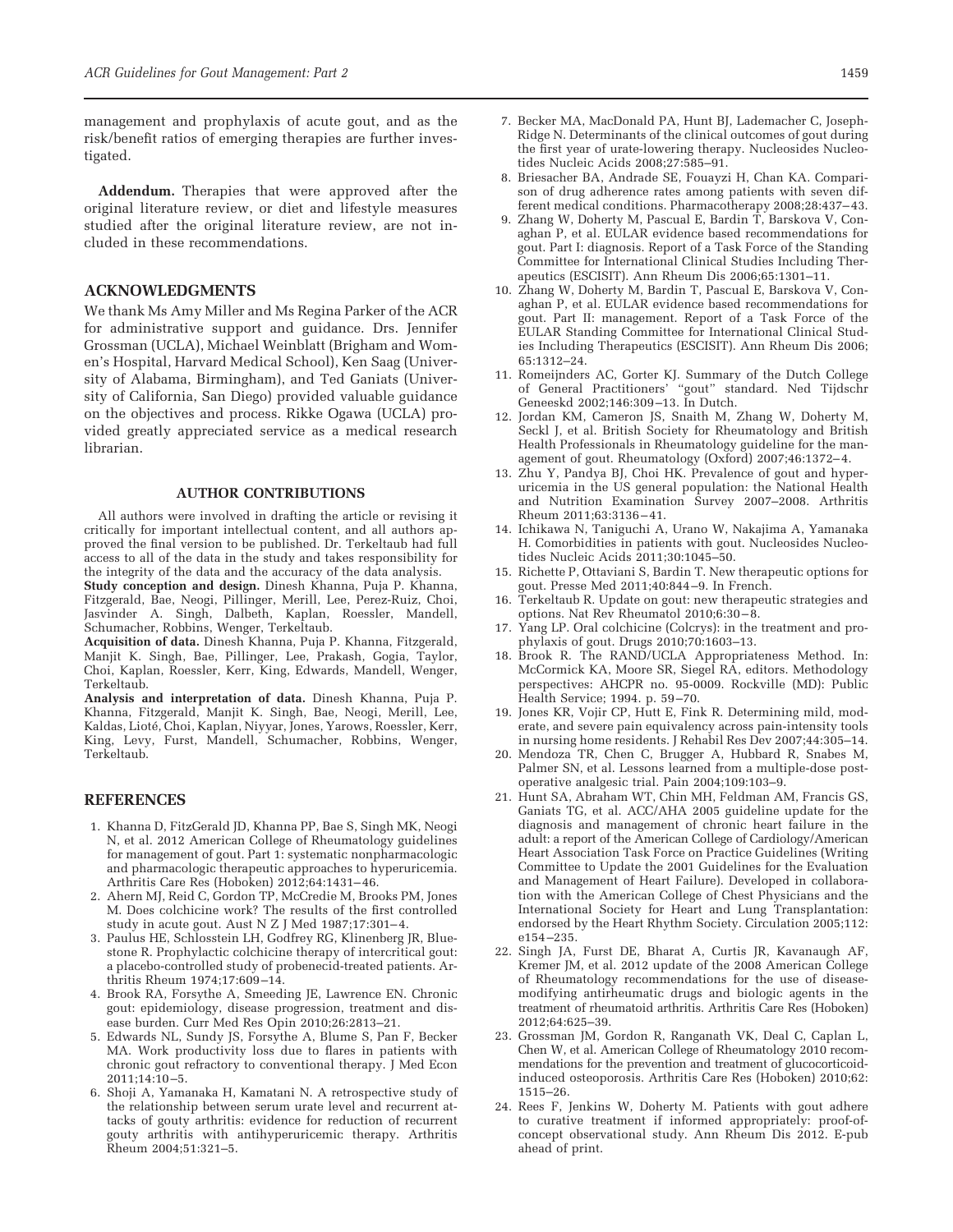- 25. Schumacher HR Jr, Boice JA, Daikh DI, Mukhopadhyay S, Malmstrom K, Ng J, et al. Randomised double blind trial of etoricoxib and indometacin in treatment of acute gouty arthritis. BMJ 2002;324:1488 –92.
- 26. Terkeltaub RA, Furst DE, Bennett K, Kook KA, Crockett RS, Davis MW, et al. High versus low dosing of oral colchicine for early acute gout flare: twenty-four–hour outcome of the first multicenter, randomized, double-blind, placebo-controlled, parallel-group, dose-comparison colchicine study. Arthritis Rheum 2010;62:1060 – 8.
- 27. Alloway JA, Moriarty MJ, Hoogland YT, Nashel DJ. Comparison of triamcinolone acetonide with indomethacin in the treatment of acute gouty arthritis. J Rheumatol 1993;20:  $111 - 3.$
- 28. Man CY, Cheung IT, Cameron PA, Rainer TH. Comparison of oral prednisolone/paracetamol and oral indomethacin/ paracetamol combination therapy in the treatment of acute goutlike arthritis: a double-blind, randomized, controlled trial. Ann Emerg Med 2007;49:670 –7.
- 29. Swarup A, Sachdeva N, Schumacher HR Jr. Dosing of antirheumatic drugs in renal disease and dialysis. J Clin Rheumatol 2004;10:190 –204.
- 30. Terkeltaub RA, Furst DE, DiGiacinto JL, Kook KA, Davis MW. Novel evidence-based colchicine dose-reduction algorithm to predict and prevent colchicine toxicity in the presence of cytochrome P450 3A4/P-glycoprotein inhibitors [published erratum appears in Arthritis Rheum 2011;63:3521]. Arthritis Rheum 2011;63:2226 –37.
- 31. Keenan RT, O'Brien WR, Lee KH, Crittenden DB, Fisher MC, Goldfarb DS, et al. Prevalence of contraindications and prescription of pharmacologic therapies for gout. Am J Med 2011;124:155– 63.
- 32. Altman RD, Honig S, Levin JM, Lightfoot RW. Ketoprofen versus indomethacin in patients with acute gouty arthritis: a multicenter, double blind comparative study. J Rheumatol 1988;15:1422– 6.
- 33. Cattermole GN, Man CY, Cheng CH, Graham CA, Rainer TH. Oral prednisolone is more cost-effective than oral indomethacin for treating patients with acute gout-like arthritis. Eur J Emerg Med 2009;16:261– 6.
- 34. Maccagno A, Di Giorgio E, Romanowicz A. Effectiveness of etodolac ('Lodine') compared with naproxen in patients with acute gout. Curr Med Res Opin 1991;12:423–9.
- 35. Sturge RA, Scott JT, Hamilton EB, Liyanage SP, Dixon AS, Davies J, et al. Multicentre trial of naproxen and phenylbutazone in acute gout. Ann Rheum Dis 1977;36:80 –2.
- 36. Karachalios GN, Donas G. Sulindac in the treatment of acute gout arthritis. Int J Tissue React 1982;4:297–9.
- 37. Rubin BR, Burton R, Navarra S, Antigua J, Londono J, Pryhuber KG, et al. Efficacy and safety profile of treatment with etoricoxib 120 mg once daily compared with indomethacin 50 mg three times daily in acute gout: a randomized controlled trial. Arthritis Rheum 2004;50:598 – 606.
- 38. Willburger RE, Mysler E, Derbot J, Jung T, Thurston H, Kreiss A, et al. Lumiracoxib 400 mg once daily is comparable to indomethacin 50 mg three times daily for the treatment of acute flares of gout. Rheumatology (Oxford) 2007;46:1126 –32.
- 39. Schumacher HR, Berger MF, Li-Yu J, Perez-Ruiz F, Burgos-Vargas R, Li C. Efficacy and tolerability of celecoxib in the treatment of acute gouty arthritis: a randomized controlled trial. J Rheumatol 2012. E-pub ahead of print.
- 40. FDA prescribing information for COLCRYS. 2009. URL: http://www.accessdata.fda.gov/drugsatfda\_docs/label/2009/ 022351lbl.pdf.
- 41. Wason S, Faulkner RD, Davis MW. Colchicine dosing guidelines for gout patients with varying degrees of renal impairment based on pharmacokinetic data [abstract]. Arthritis Rheum 2011;63 Suppl:S1013.
- 42. Fernandez C, Noguera R, Gonzalez JA, Pascual E. Treatment of acute attacks of gout with a small dose of intraarticular triamcinolone acetonide [letter]. J Rheumatol 1999;26:  $2285 - 6.$
- 43. Janssens HJ, Janssen M, van de Lisdonk EH, van Riel PL, van Weel C. Use of oral prednisolone or naproxen for the

treatment of gout arthritis: a double-blind, randomised equivalence trial. Lancet 2008;371:1854 – 60.

- 44. So A, De Smedt T, Revaz S, Tschopp J. A pilot study of IL-1 inhibition by anakinra in acute gout. Arthritis Res Ther 2007; 9:R28.
- 45. Chen K, Fields T, Mancuso CA, Bass AR, Vasanth L. Anakinra's efficacy is variable in refractory gout: report of ten cases. Semin Arthritis Rheum 2010;40:210 – 4.
- 46. Schlesinger N, De Meulemeester M, Pikhlak A, Yucel AE, Richard D, Murphy V, et al. Canakinumab relieves symptoms of acute flares and improves health-related quality of life in patients with difficult-to-treat gouty arthritis by suppressing inflammation: results of a randomized, dose-ranging study. Arthritis Res Ther 2011;13:R53.
- 47. So A, De Meulemeester M, Pikhlak A, Yucel AE, Richard D, Murphy V, et al. Canakinumab for the treatment of acute flares in difficult-to-treat gouty arthritis: results of a multicenter, phase II, dose-ranging study. Arthritis Rheum 2010;62: 3064 –76.
- 48. Groff GD, Franck WA, Raddatz DA. Systemic steroid therapy for acute gout: a clinical trial and review of the literature. Semin Arthritis Rheum 1990;19:329 –36.
- 49. Janssens HJ, Lucassen PL, Van de Laar FA, Janssen M, Van de Lisdonk EH. Systemic corticosteroids for acute gout. Cochrane Database Syst Rev 2008;2:CD005521.
- 50. Schlesinger N, Detry MA, Holland BK, Baker DG, Beutler AM, Rull M, et al. Local ice therapy during bouts of acute gouty arthritis. J Rheumatol 2002;29:331– 4.
- 51. Becker MA, Schumacher HR Jr, Wortmann RL, MacDonald PA, Eustace D, Palo WA, et al. Febuxostat compared with allopurinol in patients with hyperuricemia and gout. N Engl J Med 2005;353:2450 – 61.
- 52. Sundy JS, Baraf HS, Yood RA, Edwards NL, Gutierrez-Urena SR, Treadwell EL, et al. Efficacy and tolerability of pegloticase for the treatment of chronic gout in patients refractory to conventional treatment: two randomized controlled trials. JAMA 2011;306:711–20.
- 53. Becker MA, Schumacher HR, Espinoza LR, Wells AF, Mac-Donald P, Lloyd E, et al. The urate-lowering efficacy and safety of febuxostat in the treatment of the hyperuricemia of gout: the CONFIRMS trial. Arthritis Res Ther 2010;12:R63.
- 54. Wortmann RL, Macdonald PA, Hunt B, Jackson RL. Effect of prophylaxis on gout flares after the initiation of uratelowering therapy: analysis of data from three phase III trials. Clin Ther 2010;32:2386 –97.
- 55. Borstad GC, Bryant LR, Abel MP, Scroogie DA, Harris MD, Alloway JA. Colchicine for prophylaxis of acute flares when initiating allopurinol for chronic gouty arthritis. J Rheumatol 2004;31:2429 –32.
- 56. Schumacher HR Jr, Sundy JS, Terkeltaub R, Knapp HR, Mellis SJ, Stahl N, et al. Rilonacept (interleukin-1 trap) in the prevention of acute gout flares during initiation of urate-lowering therapy: results of a phase II randomized, double-blind, placebo-controlled trial. Arthritis Rheum 2012;64:876 – 84.
- 57. Schlesinger N, Mysler E, Lin HY, De Meulemeester M, Rovensky J, Arulmani U, et al. Canakinumab reduces the risk of acute gouty arthritis flares during initiation of allopurinol treatment: results of a double-blind, randomised study. Ann Rheum Dis 2011;70:1264 –71.
- 58. Brook RA, Kleinman NL, Patel PA, Melkonian AK, Brizee TJ, Smeeding JE, et al. The economic burden of gout on an employed population. Curr Med Res Opin 2006;22:1381–9.
- 59. Kleinman NL, Brook RA, Patel PA, Melkonian AK, Brizee TJ, Smeeding JE, et al. The impact of gout on work absence and productivity. Value Health 2007;10:231–7.
- 60. Khanna P, Khanna D. Health-related quality of life and outcome measures in gout. In: Terkeltaub R, editor. Gout and other crystal arthropathies. Philadelphia: Elsevier; 2011. p. 217–25.
- 61. Saag KG, Olivieri JJ, Patino F, Mikuls TR, Allison JJ, MacLean CH. Measuring quality in arthritis care: the Arthritis Foundation's quality indicator set for analgesics. Arthritis Rheum 2004;51:337– 49.